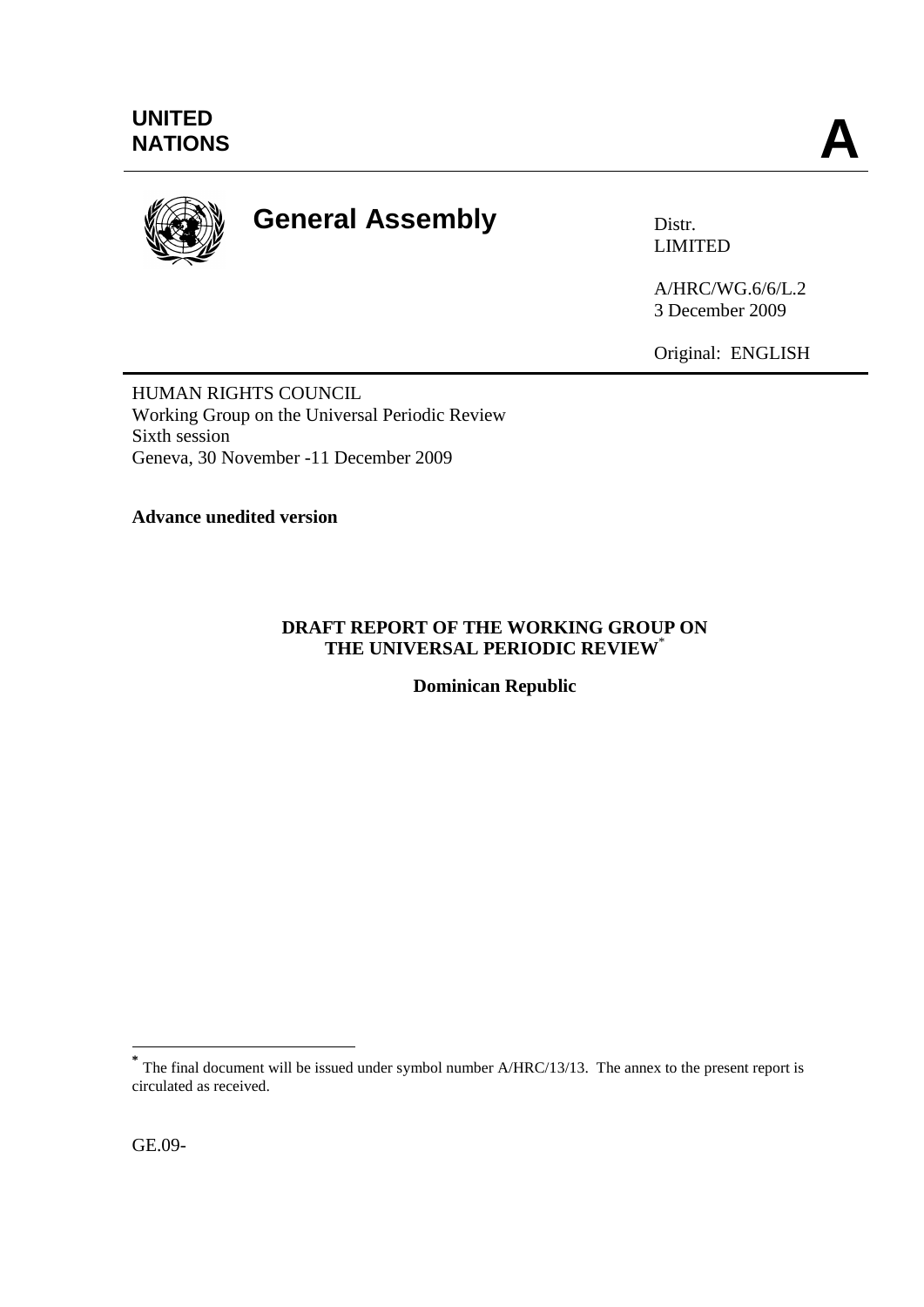# **CONTENTS**

|                                                                         | Paragraphs | Page |
|-------------------------------------------------------------------------|------------|------|
|                                                                         | $1 - 4$    | 3    |
| I. SUMMARY OF THE PROCEEDINGS OF THE REVIEW PROCESS                     | 5 - 86     | 3    |
|                                                                         |            | 3    |
| B. Interactive dialogue and responses by the State under review 32 - 86 |            | -7   |
|                                                                         |            | 15   |

#### **Annex**

|--|--|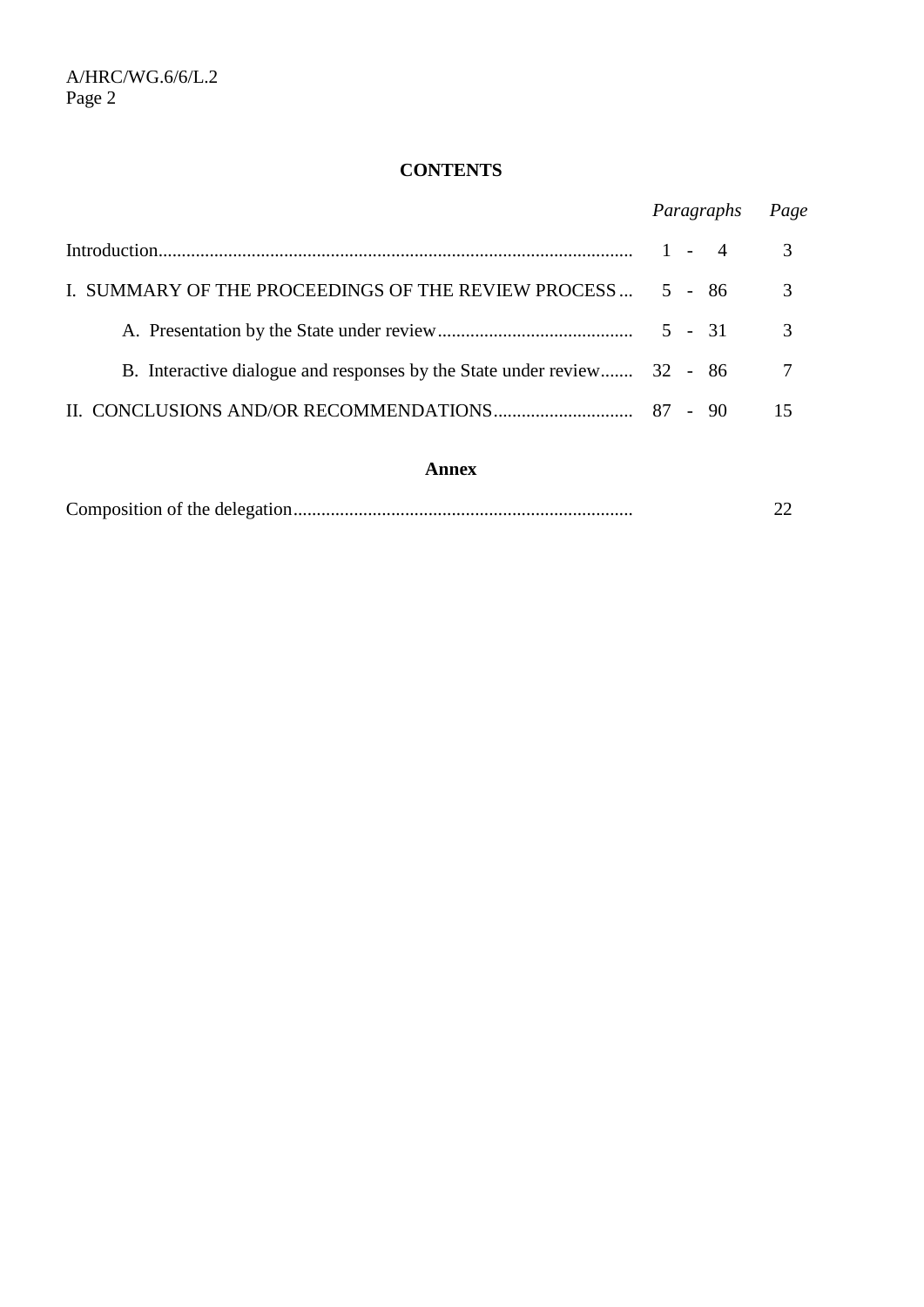#### **Introduction**

1. The Working Group on the Universal Periodic Review (UPR), established in accordance with Human Rights Council resolution 5/1 of 18 June 2007, held its fifth session from 4 to 15 May 2009. The review of Dominican Republic was held at the 3rd meeting on 1 December 2009. The delegation of Dominican Republic was headed by Dr. Max Puig, Secretary of State for Labour. At its meeting held on 3 December 2009, the Working Group adopted the present report on Dominican Republic.

2. On 7 September 2009, the Human Rights Council selected the following group of rapporteurs (troika) to facilitate the review of Dominican Republic: Bosnia and Herzegovina, Bangladesh and Argentina.

3. In accordance with paragraph 15 of the annex to resolution 5/1, the following documents were issued for the review of Dominican Republic:

- (a) A national report submitted / written presentation made in accordance with paragraph 15 (a) (A/HRC/WG.6/6/ DOM/1);
- (b) A compilation prepared by the Office of the High Commissioner for Human Rights (OHCHR), in accordance with paragraph 15 (b) (A/HRC/WG.6/6/DOM/2);
- (c) A summary prepared by OHCHR, in accordance with paragraph  $15$  (c) (A/HRC/WG.6/6/DOM/3).

4. A list of questions prepared in advance by Germany, United Kingdom of Great Britain and Northern Ireland, Czech Republic, Denmark, Latvia, Switzerland, The Netherlands was transmitted to Dominican Republic through the troika. These questions are available on the extranet of the UPR.

### **I. SUMMARY OF THE PROCEEDINGS OF THE REVIEW PROCESS**

### **A. Presentation by the State under review**

5. In the 3rd meeting, on 1 December 2009, the Secretary of State for Labour opened his statement indicating that the national report is the result of intensive efforts undertaken by the Government with great responsibility and broad participation.

6. He recalled that the Dominican Republic has ratified the major international human rights conventions, which are part of the nation's legal framework. He added that the Government is carrying out the necessary studies to promptly determine the possibility of accession to the Convention against Torture and Other Cruel, Inhuman or Degrading Treatment or Punishment (CAT) and the International Convention on the Protection of the Rights of All Migrant Workers and Members of Their Families (ICRMW).

7. The Secretary of State for Labour highlighted that since the 1960s significant progress has been made in the field of human rights. However, it is important to bear in mind that this progressive improvement takes place against a structural backdrop of long-standing poverty and immigration. In this context, he subsequently presented some of the achievements of recent years and referred to persisting challenges.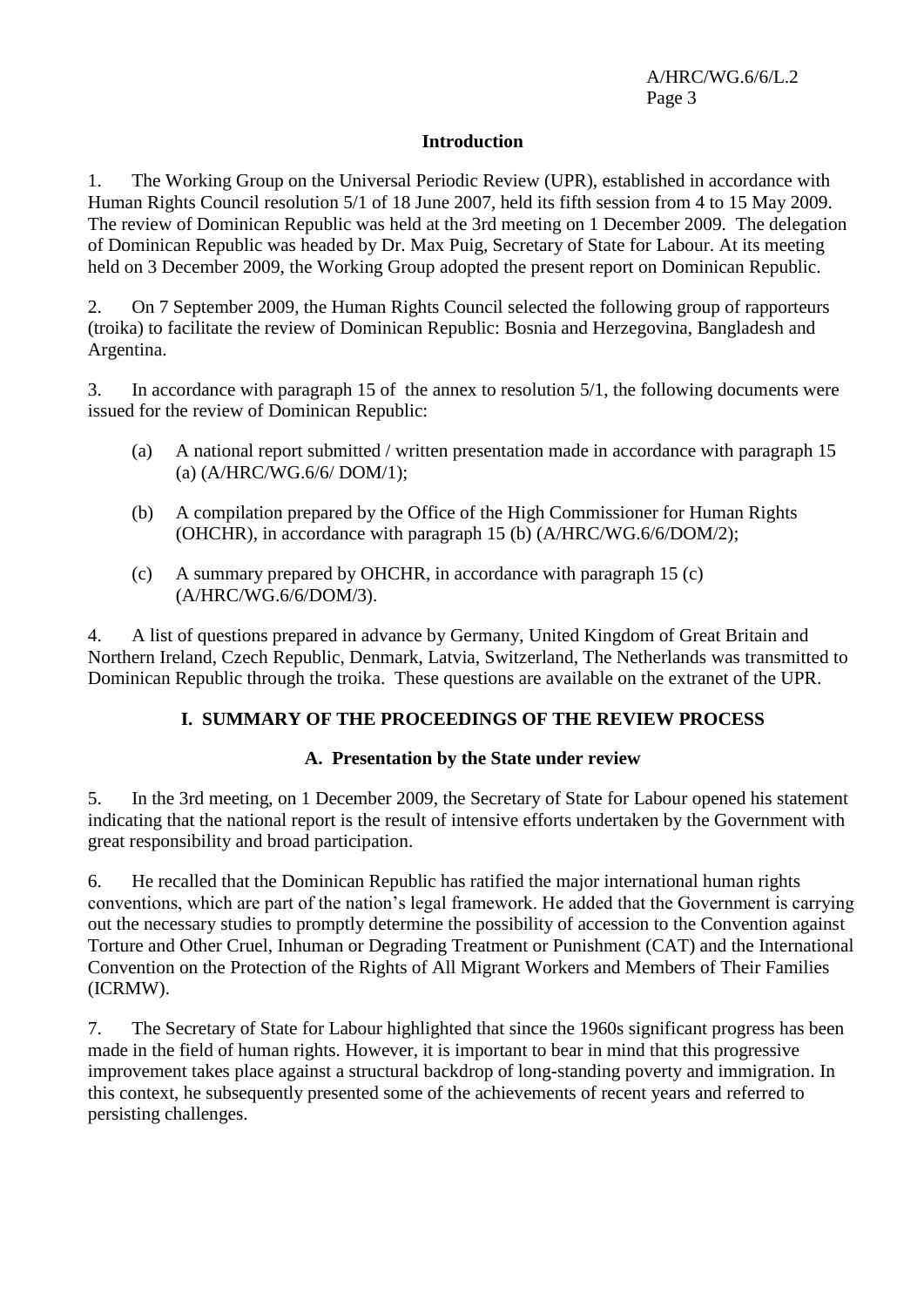8. With regards to the issues of documentation and nationality, in 2004 the Government estimated that there were approximately 600,000 unregistered nationals. In order to rectify this situation the Late Registration Unit (Unidad de Declaraciones Tardías) was re-launched and in August 2007, Congress passed Act No. 218-07, which established a three-year amnesty for late birth registrations for nationals under the age of 16.

9. The delegation explained that in April 2007, a birth registration system, known as the Immigration Registry, was established for children born in the Dominican Republic to non-resident women. It added that in cases where the nationality of a newborn child or minor is unknown the State confers Dominican nationality upon that person, in accordance with the 1961 Convention on the Reduction of Statelessness.

10. The delegation stressed that discrimination due to race, nationality, gender, creed or age is not accepted in the Dominican Republic. The 1997 amended Criminal Code makes discrimination or attacks against another person a criminal offence. In addition, any person who feels that he or she has been discriminated against or that his or her rights have been violated has preferential access to the courts.

11. The Dominican Republic mentioned that women enjoy equal rights and privileges with men and that with a view to guaranteeing and strengthening these rights the principle of positive discrimination has been introduced in the political arena. To this end, it was established that, by law, at least one third of candidates for elective posts should be women.

12. With regards to the rights to public security, personal security and due process before the law, the State indicated that there have been no reports of political crimes or disappearances between 2003 and 2008. However, it regretted that during that same period, there were reports of private individuals' involvement in summary executions. There have also been reports of members of the police and armed forces involvement in physically abusing detainees. The Government has taken penal action to counter these abuses and to ensure that they are not repeated.

13. The Dominican Republic highlighted that in 1997 a reform process was initiated with a view to guaranteeing the independence of the judiciary. It added that special emphasis has been placed on the training and human rights instruction of members of the armed forces and police corps. In addition, it was stressed that that the new penitentiary model protects prisoners' dignity and that prison facilities are currently being upgraded in order to reduce overcrowding.

14. The delegation indicated that the persistence of trafficking in persons and people smuggling is of great concern. A series of measures were undertaken by the Government in order to combat this problem, including, amongst others, the establishment of the National Commission to Combat Human Trafficking and People-Smuggling, which has the task of developing a national strategy in this area. The delegation added that the Inter-Agency Commission to Combat Abuse and Sexual Exploitation for Commercial Purposes joins forces with the Public Prosecutor's Office and the Special Prosecutor for Children and Youth in combating the sexual exploitation of adolescents in tourist areas. It also emphasized that trafficking in girls and women, particularly when it is for purposes of sexual exploitation, is taken very seriously and that networks of traffickers operating in the country are pursued by a wide array of government and civil society organizations.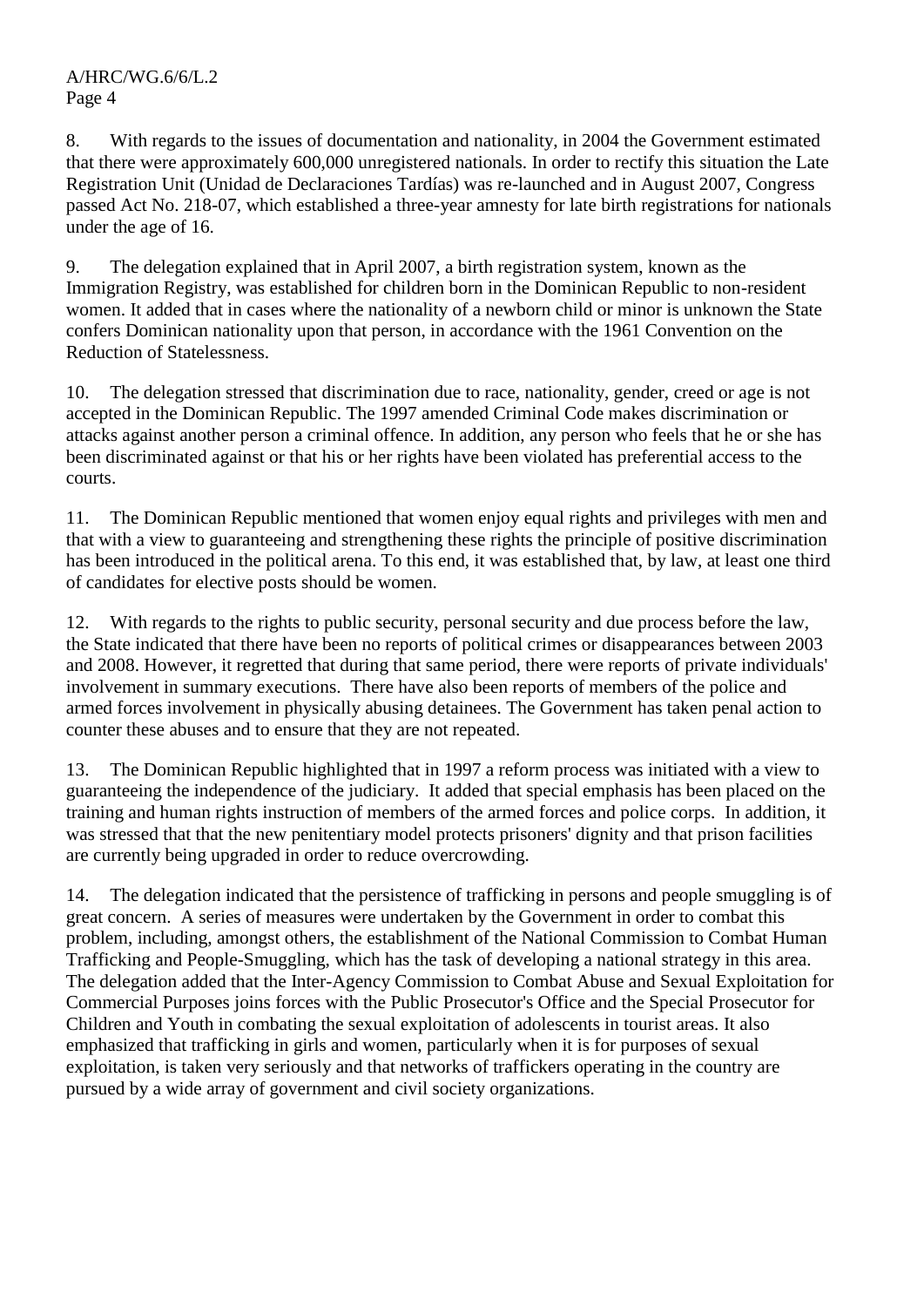15. According to the delegation, there are an estimated 900,000 to 1.2 million illegal migrants in the Dominican Republic, mostly of Haitian nationality. It stressed that the Government does not encourage, benefit from or remain indifferent to this illegal migratory flow, which has many consequences. It also highlighted that a number of steps have been taken to regulate this flow, including, inter alia, the passage of Act No. 137-03 on human trafficking and migrant-smuggling and of Migration Act No. 285-04.

16. The delegation recognized that despite the fact that gender equality prevails in the Dominican Republic, problems such as domestic violence and violence particularly targeting women persist. The Government has therefore adopted the National Gender Equity and Equality Plan to promote the rights of women. To ensure that the Plan is followed up, it has also established gender equity and development offices in all Government branches.

17. On the subject of childrens' rights, the Delegation reported that the Labour Code and subsequent regulations issued by the Ministry of Labour prohibit the employment of children under 14, and protect children under 18 from the worst forms of child labour. The State regretted that violations of the law and regulations in this area still occur.

18. It added that under the national strategic plan for the eradication of the worst forms of child labour, 27,300 children have already been removed from risky situations and work exploitation. It also reported that the authorities have launched an additional programme, which has achieved a significant decrease in the number of children and teenagers exposed and subjected to the worst forms of child labour.

19. In its efforts to ensure that all minors attend school, in 2003 the Ministry of Education authorized undocumented school-aged children to attend the compulsory basic years of education. Furthermore, a program that offers subsidies to needy families in exchange for acceptance that their children of school age will attend school has been established and benefited more than 208,000 families in 2008.

20. With regards to the right to work, the Dominican Republic stressed that all workers are free to organize and join the union of their choice and added that the Labour Code establishes a system of labour tribunals to handle disputes.

21. The State referred to reports from a number of NGOs, indicating that between 2003 and 2008, most of the undocumented Haitian workers employed in various farming and construction ventures did not assert their rights for fear of being dismissed or deported. The State explained that for every reported case there are dozens of counter-examples.

22. The Government indicated that its priorities in giving effect to the right to work are: the creation of more and better jobs; the eradication of forced labour and child labour; and the promotion of social dialogue.

23. Although the Dominican Republic has not been able to eradicate poverty, it has implemented important programs in this area, such as the programme "Eating comes First" which has become an integral part of the Solidarity Programme. By means of its electronic debit card, the Solidarity Programme ensures that citizens living in extreme poverty have their education, health, transport and nutritional needs met and that the elderly are cared for.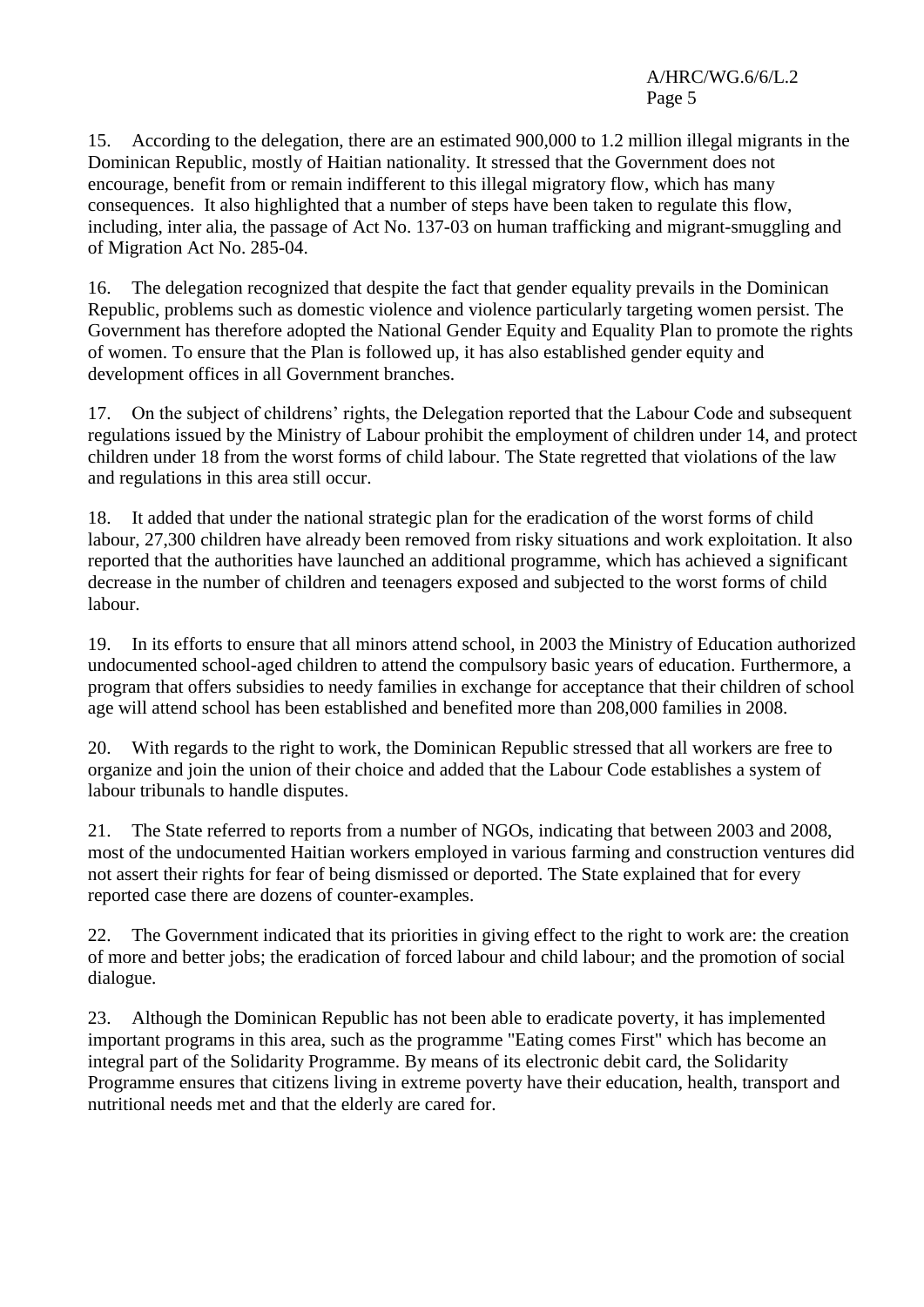24. The Dominican Republic indicated that the establishment of the new Social Security System has been one of the most significant achievements in recent years. The coverage under the subsidized family health insurance scheme for the poor has risen from 65,000 beneficiaries in mid-2004 to 1,224,643 people nationwide. In addition, the Dominican Republic emphasized that the undocumented population can benefit from free medical care.

25. The great challenge regarding education in the country is related to its quality, since the Dominican Republic has the second-highest school enrolment rate in Latin America, with 91.1 per cent of children between 6 and 18 attending school. The delegation highlighted that a 10-year plan for the period 2008-2018 has been elaborated for all levels of education. It also stressed that the Government has supported a gradual increase in the budget for the education sector.

26. Referring to vulnerable groups, the Government indicated that, despite efforts made over the last 40 years to counter poverty in the countryside, rural dwellers are the most vulnerable social group when it comes to unequal distribution of opportunities and wealth.

27. As regards food security, not even the second part of the first of the eight Millennium Development Goals — halving the proportion of people suffering from hunger in the country— has been achieved. The Government is developing programs with a view to resolving this issue in a satisfactory manner.

28. In relation to the rights of migrants, the Dominican Republic emphasized that it was firmly and resolutely opposed to any kind of shady arrangement or abuse at the expense of migrant workers, particularly illegal ones. The authorities are faced with the challenge of regulating migration so that migrant workers are legal, do not exceed the supply or demand for labour, contribute positively and do not become an instrument of unfair business practice or an unsustainable burden on society. The delegation added that the General Directorate on Migration has laid down the terms under which illegal Haitians can be repatriated in the protocol which Haiti and the Dominican Republic signed in 1999.

29. The delegation recalled that the Dominican Republic will soon promulgate a new Constitution, marking a milestone in the history of the country. The new constitutional text is modern and rights based, and will contribute to solving institutional problems. Moreover, it significantly expands the catalogue of fundamental rights and incorporates the institution of ombudsman.

30. Taken together, the achievements of the past few decades show that progress in overcoming the obstacles that prevent men and women of all ages, social classes, races and nationalities from living together in dignity depends directly on an active undertaking by the Government and society to protect and promote basic rights.

31. In this context, the formal commitment made by the Dominican Republic is to continue to put into effect each and every initiative designed to foster compliance with all its national and international human rights commitments.

# **B. Interactive dialogue and responses by the State under review**

32. During the inter-active dialogue, statements were made by 38 delegations. A number of delegations thanked the Dominican Republic for its commitment to the universal periodic review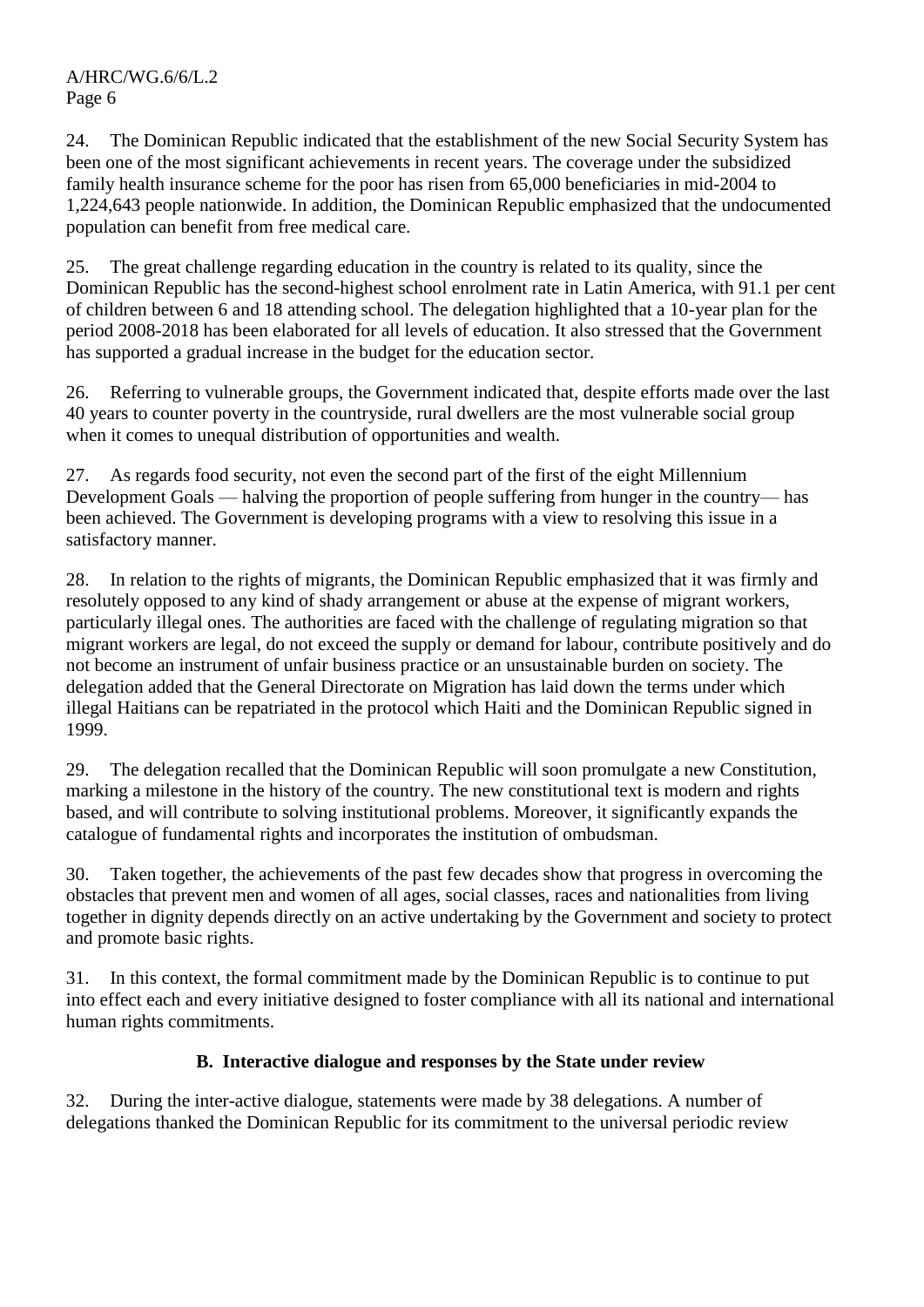process and its comprehensive, self-critical national report, noting that the report was the result of an inclusive broad-based process with the contributions of the civil society organisations.

33. Algeria welcomed the Minister of Labour of the government of the Dominican Republic, and his accompanying delegation. Algeria commended the national report for uncompromisingly recognizing that inequality was a historical characteristic of the socio-economic makeup of the Dominican Republic, and that it underlined social exclusion of national and foreigners.

34. While noting the positive steps already taken by Dominican Republic in combating violence against women, human trafficking and extrajudicial killings, Turkey recalled that certain areas still require more attention and action. Turkey mentioned as examples the high rate of population living below the poverty line; or the number of irregular migrants in the state. Nevertheless, Turkey praised the efforts made toward the elimination of impunity, the fight against racial discrimination and xenophobia, and the ongoing screening and training of all law enforcement personnel and national security forces.

35. Belgium referred to the immigration flow of a large number of Haitians, which Belgium recognized as a major challenge. It welcomed a number of initiatives taken by the Dominican authorities in this area, such as the "zero tolerance" policy concerning violations of the rights of migrants. It was however alarmed by the general treatment of asylum seekers and refugees and informed that the Dominican Republic had not fully followed up the comments and requests coming from the Special Rapporteur on Racism, the Independent Expert on Minority, and the Committee on the Elimination of Racial Discrimination. Belgium stressed the importance of raising awareness among public officials to combat racism, and to reprimand the racist actions undertaken by these agents. Belgium inquired about the measures that have been planned to take to combat this phenomenon amongst public authorities?

36. Canada welcomed the ratification by the state of the Convention on the Rights of Persons with Disabilities. Canada noted with concern reports of discriminatory denial of the right to nationality to Dominicans of Haitian descent. Canada also recognized the efforts of the state to combat human trafficking of children, women and men and appreciated its cooperation with Canada in the arrest of human traffickers.

37. Egypt commended the creation of new mechanism within the Offices of the Ombudsmen and Dispute Mediation Centres in cooperation with the Office of the Attorney General and civil society organizations. It highlighted the establishment in October 2007 of the National Commission to Combat Human Trafficking and People–Smuggling. It also welcomed the 2006-2007 undertaking of a national consultation on excellence in education and the drawing up a 10 year plan for all levels of education in the country and its commitment to put the plan into operation over the period of 2008 - 2018.

38. Brazil recognized the significant efforts made in the area of human rights, reflected by the establishment of the Interagency Commission for Human Rights and the Institute of promotion and protection of Human Rights and by the prohibition of corporal punishment at schools and in the judiciary system. Brazil congratulated Dominican Republic for its launching of a national strategy on social inclusion. It welcomed the establishment of a bilateral commission between Dominican Republic and Republic of Haiti. However, Brazil expressed its concerns with regard to issues related to gender violence and migrants.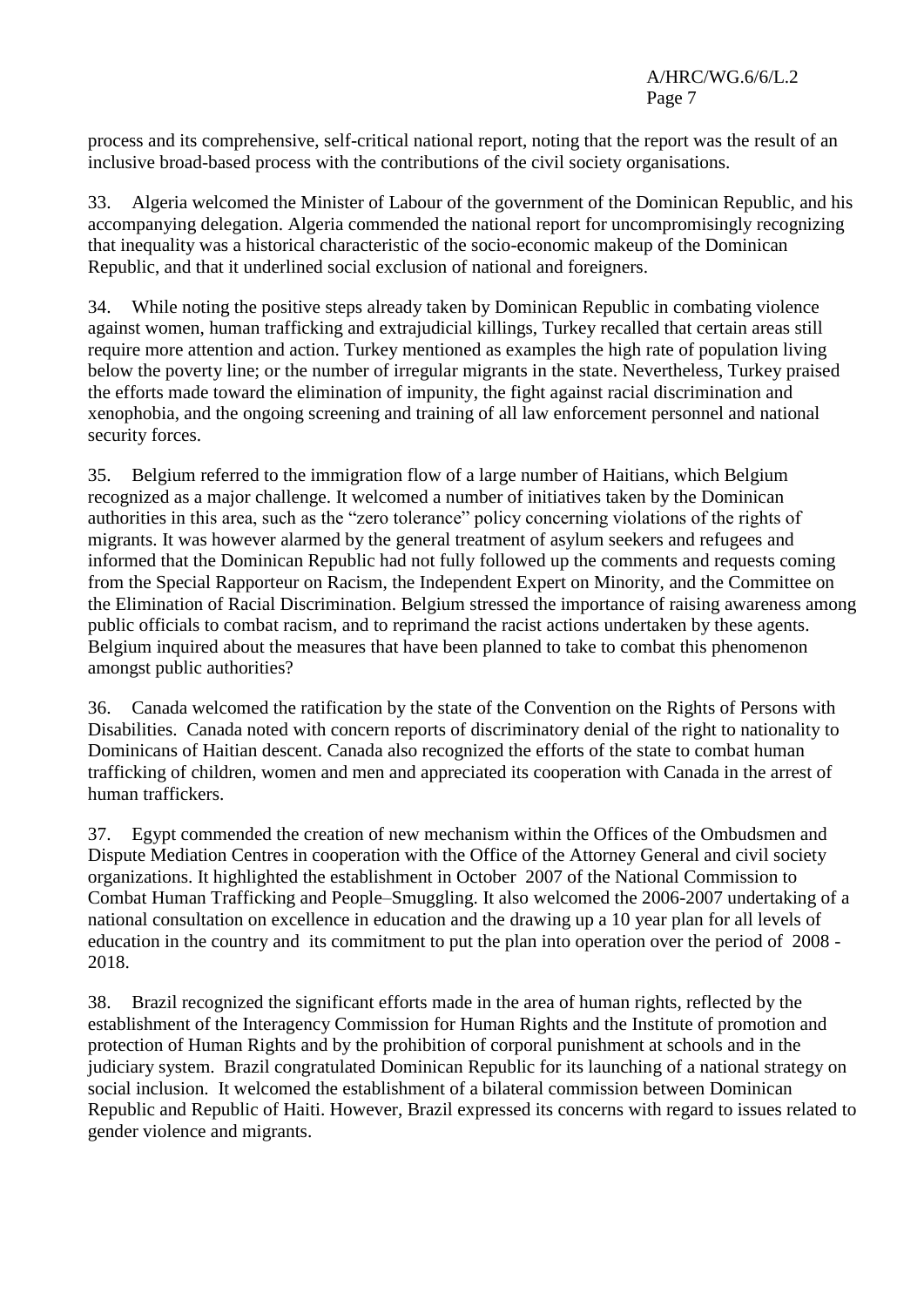39. The United Kingdom of Great Britain and Northern Ireland noted the absence of a national human rights institution in line with the Paris principles. While welcoming the progress made in modernising the prison system, it remained concerned about problematic conditions in the old style prisons, including overcrowding, poor hygiene and criminality, and poorly trained personnel. It is concerned about the allegations of unlawful killings and increasing violence committed by Dominican security forces, and the absence of independent and transparent investigations. With regard to racism and discrimination against Haitians and Dominicans of Haitians descent, the United Kingdom recalled the importance of equality to all in the access to healthcare, education and freedom of movement.

40. Cuba noted positively the efforts being carried out to address the combat and eliminate all forms of discrimination, such as affirmative actions establishing quotas for women to be elected for public positions, the adoption of a National Plan for Gender Equality and measures to establish preferential access to the Courts for victims of any type of discrimination. Cuba further noted with interest the programmes being implemented to address the problem of exclusion and lack of attention to the most impoverished sectors of the population, in particular the programme "Comer es Primero".

41. Spain noted the efforts made by the Dominican Republic in the area of fundamental rights and freedoms. Furthermore, Spain welcomed the abolition of the death penalty and expressed its hope that the Dominican Republic will ratify the Second Optional Protocol the ICCPR. Spain inquired about whether the government planned to broaden the campaign of gender equality? And, whether the government will take measures in cases of abuses perpetrated by security forces.

42. France inquired about the measures that the authorities intend to implement in order to cope with the increasing of arbitrary detention, summary executions, the use of excessive force by law enforcement officials, and also the impunity they seem to benefit from. While acknowledging the significant progress accomplished in the area of the Rights of the Women, France added that domestic violence was still at a very alarming level and the units of fighting violence against women seemed to be not very effective due to the lack of receptivity of the police officers to this subject. Under these circumstances, what additional measures do the authorities intend to implement to guarantee full respect of the rights of women? Referring to more than a million Haitian citizens living in the Dominican Republic, without documentation, which makes them particular vulnerable and exposes them to many forms of exploitation, France was very pleased that the Dominican government announced last June that they are launching a broad plan for the regularization, which is progressive and differentiated for Haitian workers, by providing them with resident permits and work permits. However it inquired about the stage of implementation of this plan?

43. The Netherlands welcomed the introduction of a zero tolerance policy and the investigations of human rights abuses and violations; and the human rights trainings provided to the police force. Despite the efforts of the government to promote women's rights, the Netherlands underlined the rate of women's death caused by gender-based violence. It also raised concerns about maternal death and questioned the state about existing measures to treat post-abortion complications, and guarantees for the non-prosecution of women. The Netherlands finally noted the positive response of the state to requests for invitation of mandate holders.

44. Mexico recognized the efforts undertaken by the government in the area of human rights. It noted the important legal efforts in the area of gender equality, the improving of the penitentiary system, the combating of corruption, trafficking and smuggling of persons. Mexico welcomed the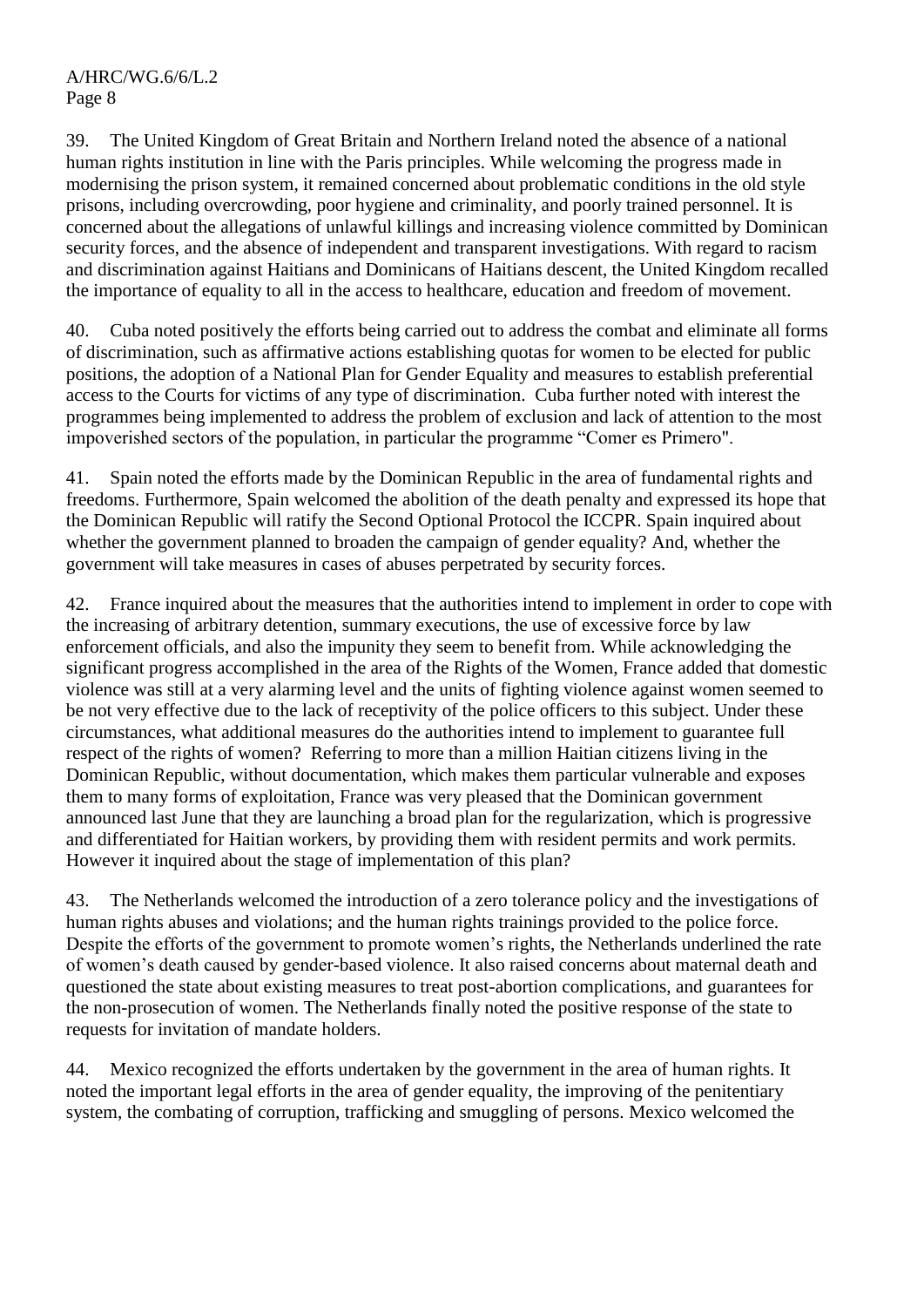governments' willingness to work with the special procedures of human rights council in responding positively to special procedures visit requests.

45. The Dominican Republic thanked all delegations for their statements and issues raised, as well as for the recognition of the efforts made by the Dominican Republic not only in the preparation of the national report, but also in specific areas. Without denying the difficulties and obstacles, the Universal Periodic Review is intended to help States in order to address them.

46. The delegation reiterated that the Dominican Republic is working towards the aim of ratifying CAT and ICRMW.

47. On the issue of visits by international human rights mechanisms to the country, the Dominican Republic noted that it remains open to receiving visits by all international human rights mechanisms. The delegation indicated that these visits are extremely beneficial; since these can help them focus attention on issues they might have difficulty addressing.

48. On the issue of migrant workers, the delegation noted that the Dominican Republic is both a sending and a receiving country. Regarding migrant Haitian workers specifically, the delegation wished to put the question in perspective, noting that the Dominican Republic and Haiti are the only cases of two sovereign States sharing one island. The economic trends in the last few decades have led to a situation where the two States have the same population, but the Dominican Republic has a larger territory. In addition, whereas both are developing countries, the Dominican Republic is already a medium income country, while Haiti is a least developed country. Despite the fact that both countries have the same population, the Dominican Republic economy is six times larger than the Haitian economy. There is a situation where the population of the country with a lower level of development has to move towards the country where the economic level is better, this is a universal phenomenon. The Dominican Republic does not encourage immigration towards its territory. Documented migrant workers come voluntarily into the Dominican Republic. Last year, the Dominican Republic issued 76,000 visas to Haitians visitors. This figure is higher than the total number of visas issued by the United States of America and the European Union to Haitians citizens in the same year. The fact is that when these migrant workers come to the Dominican Republic they find themselves in a situation where more than 40 percent of the people are living below the levels defined by the United Nations corresponding to poverty. While an effort is being made, more than 13 percent of the budget of the Ministry of Health is being allocated for the care of Haitian nationals residing in the Dominican Republic. In fact, the Dominican Republic is one of the countries that provide more assistance to Haiti, in terms of health and education assistance to Haitian nationals residing in the country.

49. It is also important to highlight that the Dominican Republic has taken measures, interpreted by some as being restrictive, concerning the recognition of the rights of the Haitian people and the civil registry system. The system in the Dominican Republic has had shortcomings in the past, which the Central Electoral Board (CEB) has tried to correct. For example, the Dominican Republic has put forward a resolution aimed at detecting documents that are falsified. As of 2007, 2416 false identity documents have been identified, of which only 72 or 3 percent, correspond to nationals from the Haitian Republic. The measures taken by the CEB are general measures in their nature and they are not targeting any segment of the population in particular.

50. Switzerland applauded the long consultation process during the drafting of the report. Switzerland noted with concern that despite the fact that freedom of expression is enshrined in the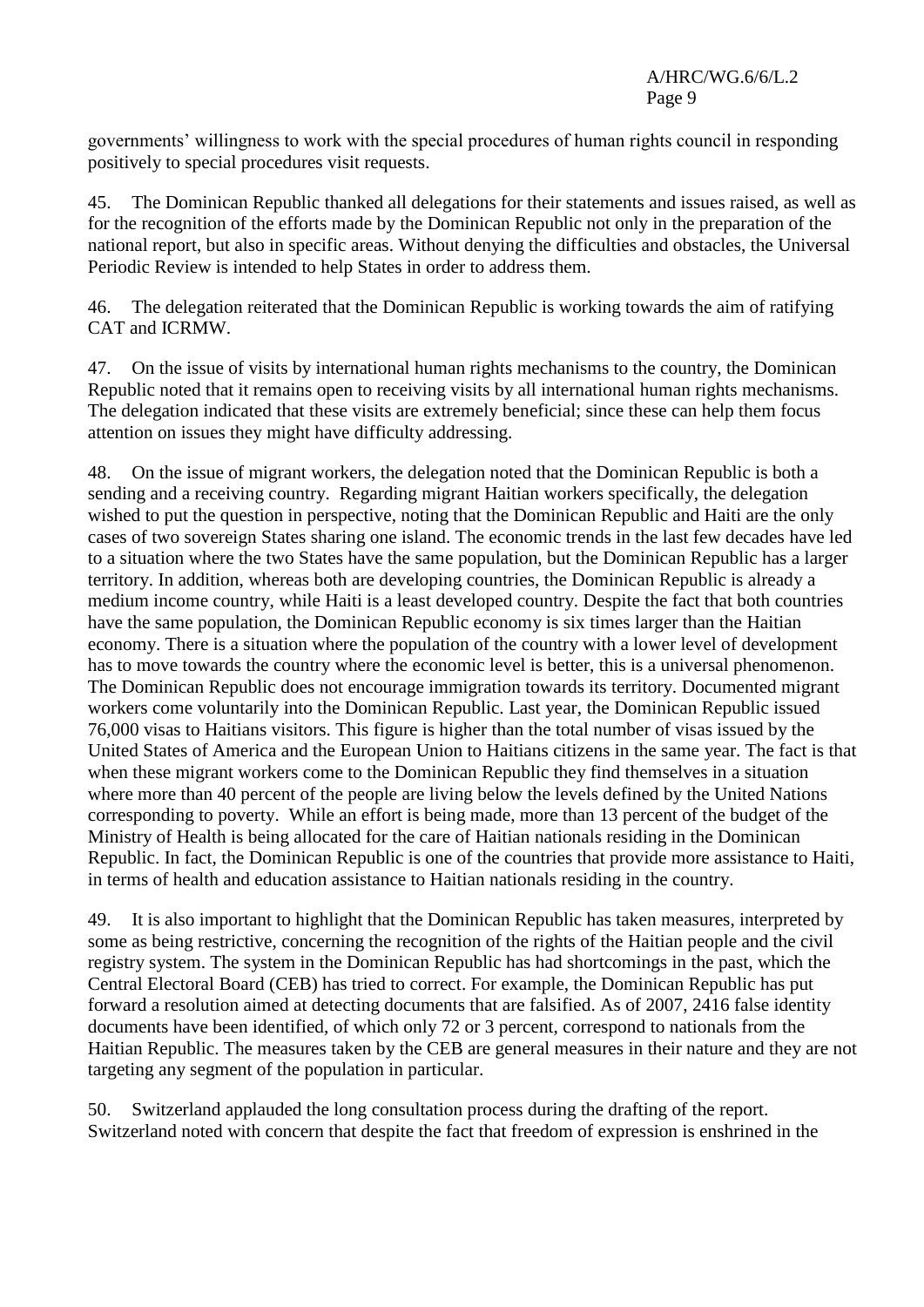Constitution, there are allegations of intimidation of journalists and human rights defenders and these actions are on the rise. With regard to violence against women, Switzerland took note of the willingness expressed by national authorities to eradicate this phenomenon, and to adopt a national plan for equality. However, physical violence against women has increased drastically in recent years. Domestic violence has reached such a point that the media speak of it with horror.

51. Venezuela commended on the efforts made by the Interagency Human Rights Commission. Venezuela recognized the actions undertaken by the Dominican Republic to ensure the right for education, which was given highest priority in the Dominican annual budget. Venezuela particularly praised the high enrolment rate in the school system in the Dominican Republic. It welcomed the positive prospects of the ten years plan for all educational levels.

52. While recalling the rate of population living below the poverty line, Azerbaijan commended the national measures taken by the Government to reduce poverty and food insecurity, especially the Solidarity Programme. Showing understanding with the huge immigration flow the state is facing, Azerbaijan praised the will of Dominican Republic to accede to the ICMW

53. The United States of America noted the Government's nation wide efforts to improve civil registration access and procedures. It remained concerned however by the major barriers Dominican of Haitian descent face in establishing their citizenship. Dominicans who lacked citizenship or identity documents faced obstacles in travelling both within and outside of the country. In addition persons who were undocumented could not obtain national identification (cedula) or a voting card. Persons without a cedilla had limited access to formal sector jobs, public higher education, marriage and birth registration, formal economy services such as banks and loans access to courts and judicial procedures and owing land or property.

54. Uruguay emphasized the efforts made by the Dominican Republic in the promotion and protection of human right, including the affirmative actions adopted to ensure female participation in public life and the implementation of programmes such as "Eating comes first" and "Solidarity". Uruguay recognized that geographic, political and socioeconomic factors, make the development of a migration policy a complex process and noted that Dominican Republic should continue strengthening measures aimed at protecting the principles of non-discrimination and the right to an identity among others. It inquired about Dominican Republic experiences in its efforts to combat child labour.

55. Slovenia commended the state for its efforts to comply with its international obligations. Slovenia questioned the state on its concrete plan to eliminate the discriminatory provisions present in the Civil Code. It raised concerns about the existing prohibition of abortion and wondered if measures were foreseen against the development of a black market of illegal abortion. Slovenia asked what was planned against child labour and violence against children, and against under-resourced education.

56. Nicaragua highlighted the efforts and progress made by Dominican Republic in modernizing its state, giving it an institutional and normative framework which meets the needs of its society. Nicaragua congratulated the Dominican Republic for the process of the constitutional reform carried out which is consolidating the Dominican democracy.

57. Italy commended the growing awareness towards the promotion and protection of human rights and the adoption of new legislation over the last years. Italy formulated four recommendations to include in the school system appropriate measures in the field of human rights education, to increase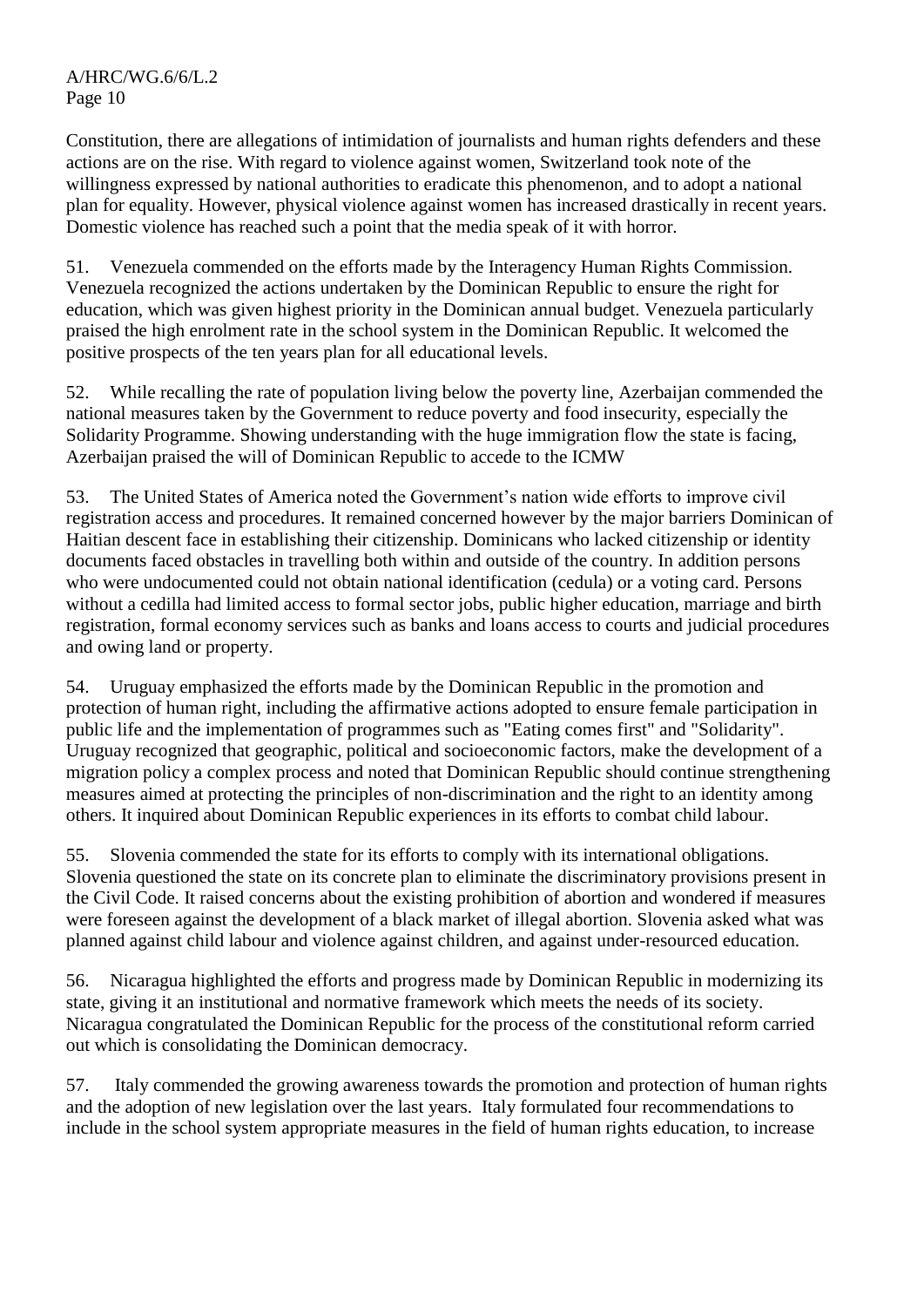the efforts to combat existing discrimination among children, to ratify and implement the Convention against Torture and Other Cruel and to ensure satisfactory prosecution of cases of gender-based violence.

58. Norway recalled the importance of independent national human rights institutions for the awareness of the implementation of human rights obligations. Norway raised concerns about the vulnerable situation of human rights defenders and journalists working in the defence of human rights, including rights of Haitian immigrants and Dominicans of Haitian origin. Norway was deeply concerned by the rate of women's death caused by gender based violence.

59. Germany referred to Human Rights Committee concern about reports of extrajudicial executions of prisoners in custody of the State and of the death at hands of National Police, the Armed Forces and officers of the National Drug Control Office owing to the excessive use of force. Germany was interested to know how the Government has addressed these concerns and in particular to learn more about programs of Human Rights training for the staff of the police and forces implemented in this regard.

60. The Holy See noted the ongoing process of consolidation of democratic institutions, among which the establishment of local prosecutor's offices to safeguard especially the rights of women and minors; or the application of a zero tolerance policy in cases of mistreatment or violation of rights of illegal migrants. While appreciating the care of the state to protect children, the Holy See remained concerned that many under the age of five are without birth certificates. The Holy See drew attention to the trafficking and exploitation of persons, especially children, and wondered which measures were taken to confront the problem.

61. In response to comments made on the situation of women, the delegation indicated that it fully shared the concerns conveyed by various delegations. In 2000, the Dominican Republic created a Ministry of Work for Women that is working on the Equity Plan. However, they are extremely concerned by the high levels of violence against women. Like in other areas they must work on education and make efforts to provide for justice. They appreciate the suggestions with regard to setting up a database with the breakdown of the population.

62. Dominican Republic reiterated its concerns about the violence exercised by law enforcement security forces. The issue should, however, be contextualized. The Dominican Republic is facing an increase in crime along with a rising problem of drug trafficking. The Dominican Republic is a transit country for drugs, going from producing countries to the main consumers and markets. This creates many difficulties. Deaths caused by law enforcement officers are treated as homicides and the main parties involved are subject to judicial actions and prosecuted. The delegation made reference to recent cases in this regard.

63. Referring to the issue of child labour, the delegation noted that this is an issue that is often accepted by certain parts of the population, perhaps because of poverty and the social fabric. Action in this regard needs to be taken not only in terms of the legal framework but also in through education. The last study available, an IPEC/ILO study conducted in 2000, shows that there were about 434,000 working children. Current estimates show that numbers have decreased to 156,000, mainly as a result of programmes such as ‗Eating Comes First' and the Solidarity Programme, but they are not satisfied yet. The Dominican Republic is making efforts within the hemispheric agenda to eliminate the worst forms of child labour by the year 2015 and child labour by 2020.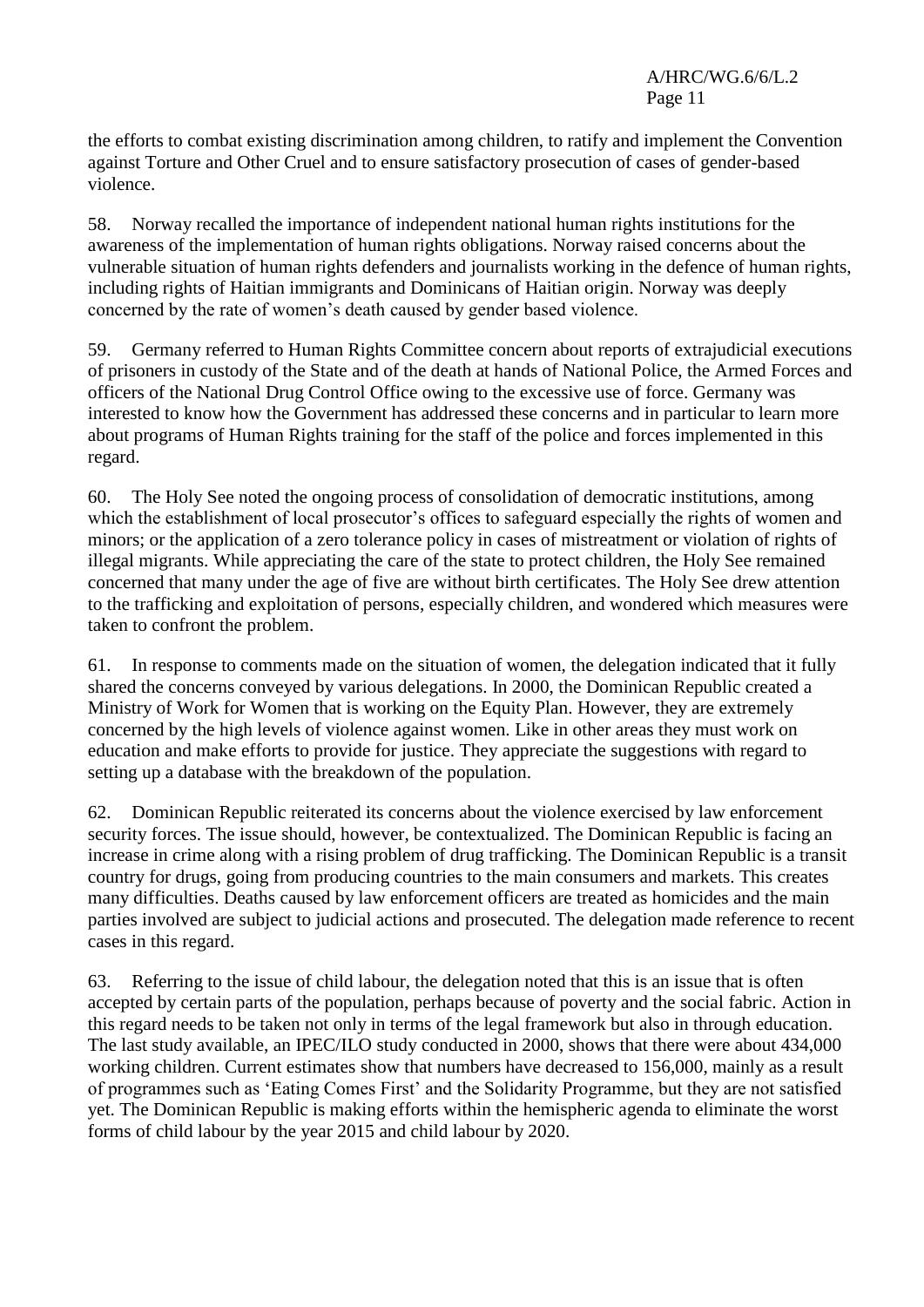64. Some delegations made reference to a request for a visit to the Dominican Republic made by the Special Rapporteur on extrajudicial, summary or arbitrary. The delegation indicated that the Dominican Republic remains open to visits by United Nations human rights mechanisms and has no objections to this visit. A request in this regard should be made through the official channels by the Special Rapporteur on summary executions to visit the country.

65. The delegation indicated that the Dominican Republic fully shares the concerns expressed concerning issues related to human rights education in various areas, including the need to develop a comprehensive human rights education strategy and a culture of respect for human rights. The delegation noted the importance of setting the necessary legal framework and conducting efforts to sensitize and provide human rights education to the population in order to address particular problems, such as for example, racism, xenophobia, violence against women, violence against children and the rights of persons with disabilities. The Dominican Republic reiterated its serious commitment in this regard and noted that there is a need to work hand in hand with all members of society and countries around the world.

66. Bosnia and Herzegovina noted with satisfaction the ratification of numerous core human rights instruments and inquired about the obstacles to ratify the Convention against Torture and the International Convention on Rights of Migrants Workers. It also asked the delegation about steps being taken to fill the position of Ombudsperson and Assistant Ombudsperson for Children and Youth, established by Law in 2008. With regard to the minority issues and certain groups in Dominican society such as Dominicans of Haitian descent and Haitian, affected by the appliance of the General Law on Migration, it inquired about the Government's efforts designed to overcome the consequences of the mentioned Law on the vulnerable groups.

67. Bolivia congratulated the Dominican Republic for the high rate of school enrollment, as mentioned in the national report. It noted that Dominican Republic is a developing country with limited natural resources, but with the will to address obstacles with the support of the international community, as reflected in the allocation of public resources, such as in the area of education and health. Bolivia further recognized the implementation of the National Plan to combat the smuggling and illegal trafficking of migrants.

68. Peru recognized the efforts of Dominican Republic in favour of women, such as the Electoral Law 12.2000 which increased to 33 percent the quote for women to public positions and hoped that the legislative measures will result in the short-term in a higher representation of women the Senate and the Chamber of Deputies. Peru asked the delegation to provide more information on the impact of the programmes ‗Subsidio Escolar' and ‗Comer es Primero'. Peru also asked if Dominican Republic is considering extending a permanent invitation to the special procedures mechanisms.

69. Jamaica was pleased to note the emphasis of the state to protect the human rights of vulnerable groups, Jamaica congratulated the state for having the second highest school enrolment rate in Latin America. Jamaica also recognized the efforts made to combat human trafficking and to improve victim protection mechanisms; and to promote and protect civil and political rights, such as reforming and guaranteeing the independence of judiciary and providing human rights training to law enforcement officials.

70. The United Arab Emirates noted the progress achieved in the field of women rights, especially in achieving equality between man and women before the law. It expressed its appreciation for the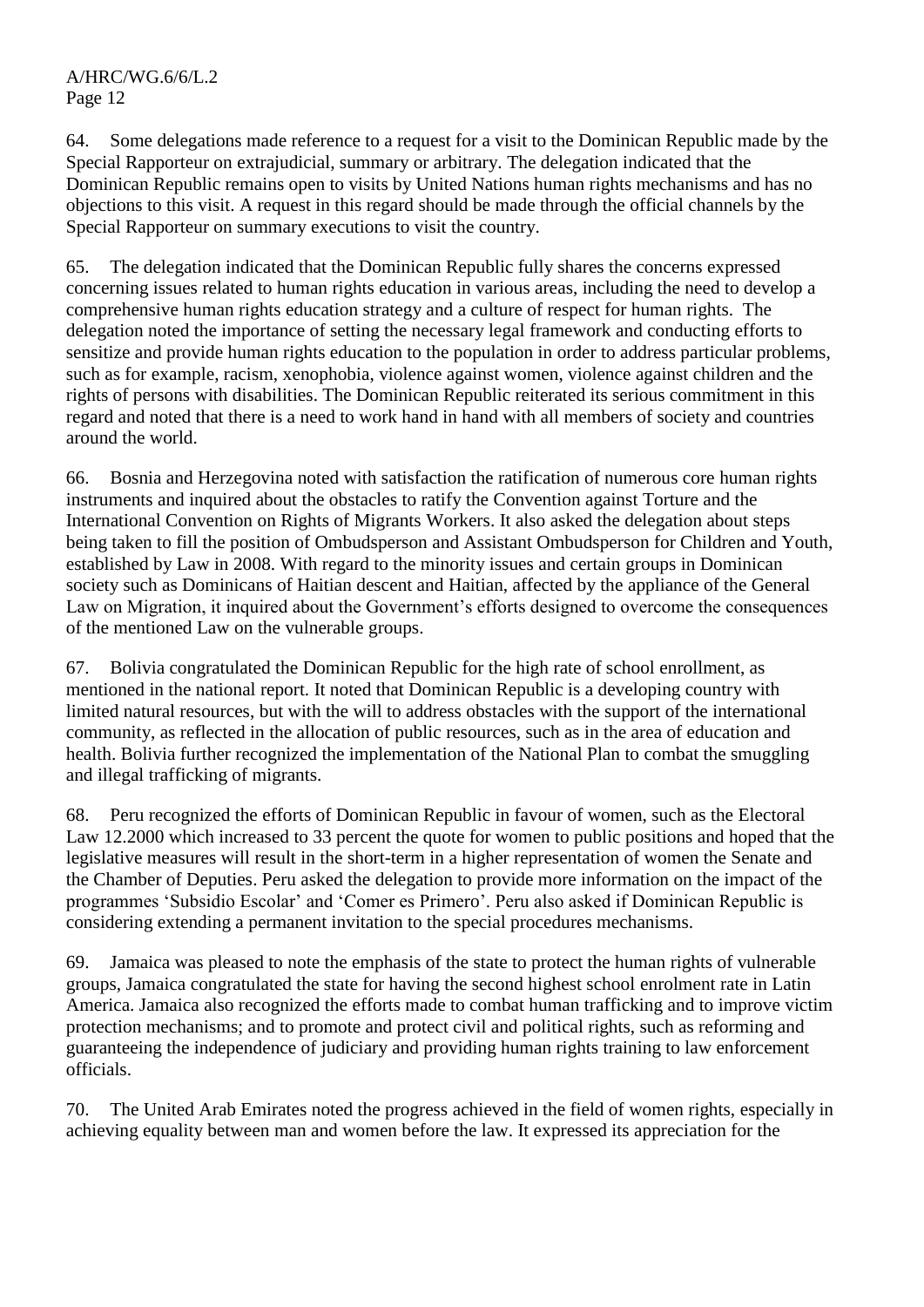important initiative to set up a Ministry of women rights in 1990. Several practical steps in favour of women were also adopted, such as the adoption electoral law 12.200, which raised the quota of female candidates to elected posts to 33%; and act number 13.200, that stressed that application for positions, such as commissioners and deputy commissioners, should be off alternate sexes. UAE inquired about the outcomes of the national plan to encourage equality between man and women? And the equality and development offices set up in all government branches to ensure the follow up of this plan?

71. The Maldives congratulated the state for its commitment to human rights, testified by its ratification of most core human rights convention. Noting that gender-based violence remains a problem in the country and often goes unreported, the Maldives wondered if the state had given consideration to inviting the Special Rapporteur on violence against women for advice on steps to eliminate violence against women.

72. Chile congratulated Dominican Republic for its report, in which progress made in recent years, as well as problems and challenges are highlighted. Chile noted with satisfaction the important progress made with regard to the human rights of women, children and migrants, underscoring the institutionalization of the Ministries of Women's and of Youth Affairs, the National Gender Equality Plan, the reduction of the number of children and adolescents exposed to the worst form of child labour and the adoption of laws and action plans to combat human trafficking and migrant smuggling.

73. Colombia made reference to the progress made for the strengthening of the institutional framework for the protection of human rights and asked the delegation to share more information on the establishment of the ‗Fiscalías Barriales' and their impact with regard to facilitating access to justice to the most vulnerable sectors. Colombia congratulated Dominican Republic for its important efforts and progress made as a result of the penitentiary reform and access to health services by the population.

74. Ecuador highlighted the efforts and commitment in the promotion of all human rights and encouraged the Dominican Republic to consider developing and implementing a National Human Rights Plan, as well as establishing a national human rights institution, in accordance with the Paris Principles, as highlighted in the concluding observations of treaty bodies. Ecuador expressed its sincere willingness to support all efforts of the Dominican Republic in the promotion and protection of human rights and reiterated its readiness for cooperating in this regard.

75. Latvia noted with satisfaction the domestic culture of the state which ensured the respect for fundamental freedoms. It also noted that the Dominican Republic has ratified many core international human rights treaties. Latvia referred to the issue of standing invitations to special procedures, an issue that we also addressed as a written question before the UPR session.

76. Guatemala welcomed the incorporation in the new Constitution to be adopted, of norms for the promotion and protection of human rights. Guatemala asked Dominican Republic to provide more information and share information in its good practices with regard to the reform and modernization process of the penitentiary system. It also asked for information on access by undocumented migrants to health services, housing, education, work and social security services, as well as on the solidarity pension system.

77. Nigeria noted the significant achievements recorded by the state, despite the numerous challenges it faces and commended the state for being a party to a substantial number of the core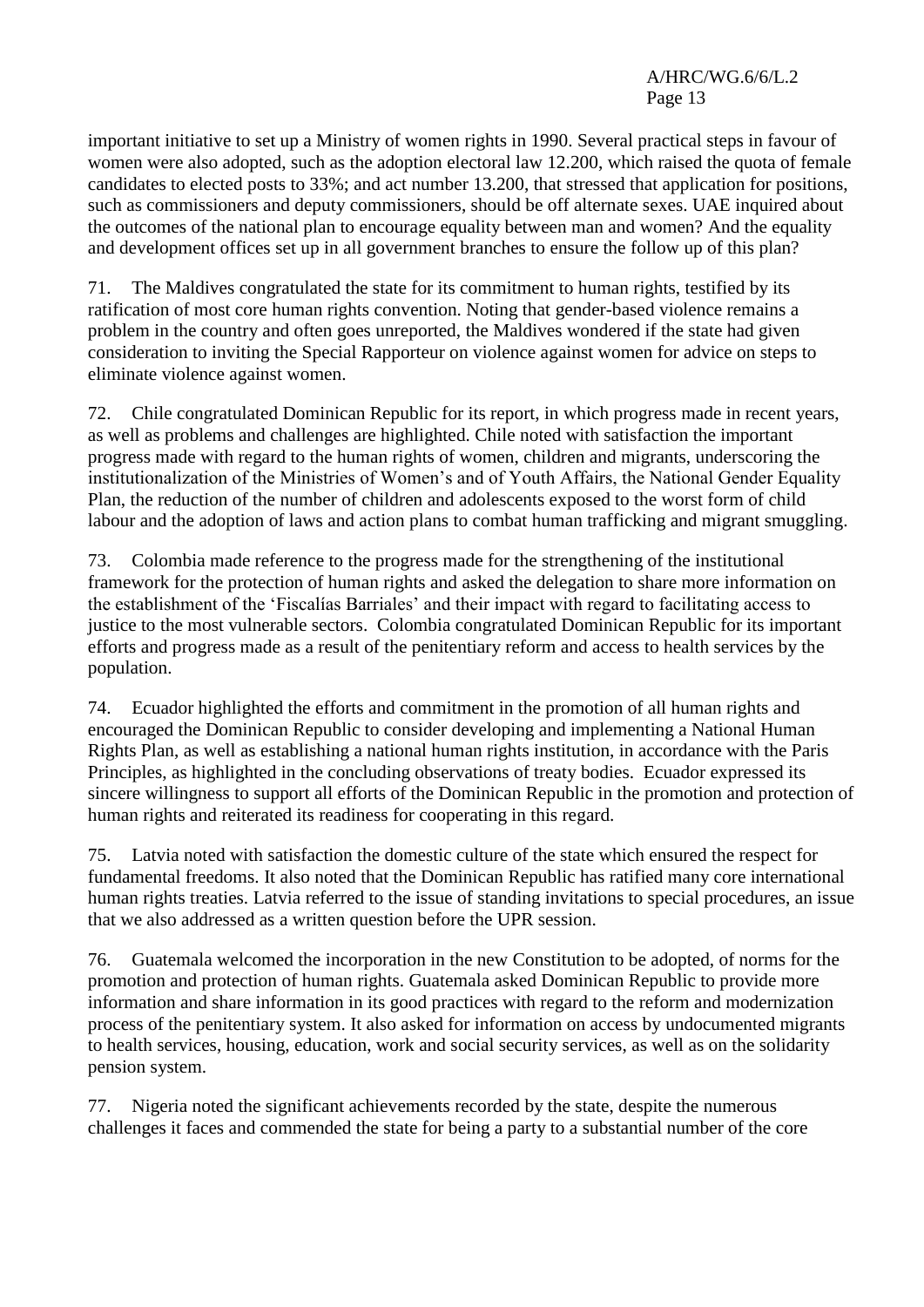international human rights instruments and for having cooperated with various United Nations human rights mechanisms. Nigeria noted the continuing exclusion of persons and a proliferation of racism on the part of some individuals. It questioned the state about existing mechanisms to address these practices and the recorded successes of their implementation.

78. Haiti referred to the Dominican Republic, as a country with which the Republic of Haiti shares an island in the Caribbean. These were two countries which futures were inextricably linked. In fact, the Dominican Republic continued to host a major inflow of Haitians who had contributed in a substantial way to the growth of the Dominican economy. Haiti took note of the efforts made and the measures taken by the Dominican authorities to promote and protect human rights in the country. It had above all noted the major difficulties encountered by Haitians, both in their relation with Dominican police men, army officers and soldiers, and certain segments Dominican population, which often gave rise to regrettable incidents linked to obtaining of an identity document and access to basic services.

79. Ghana commended the creative and affirmative actions for women and the opening of neighbourhood prosecutor's offices for a greater access to the justice system. On migration issues, Ghana welcomed the Act on migrant smuggling and human trafficking, and the appliance of a zero tolerance policy in cases of mistreatment of illegal migrants by inspectors. Noting the condemnation, dismissals and disciplinary sanctions of police officers, Ghana questioned about the impact of this policy on the society in general and on foreigners in particular. Ghana also appreciated the openness with which the state has discussed its challenges, such as the failure of properly addressing the issues of discrimination and racism.

80. Morocco welcomed the new text of the constitution which took on board several question relating to human rights, above all the protection of the rights vulnerable category such as women, children and undocumented migrants. It congratulated the government of the Dominican Republic for their program "Eating Comes First" launched in 2002, which alleviated the hunger problem and was aimed at assisting families in situations of extreme poverty. It inquired about other programs or initiatives which are part of the program to combat poverty, particularly in the area of human development. Morocco congratulated the government of the Dominican Republic on adopting a national education plan for the period 2008-2018 and inquired whether it had a Human Rights Education component to it.

81. The Dominican Republic thanked all delegations for their questions and comments, and reiterated its serious commitment to promote all human rights. It also reaffirmed its commitment to ratify/adhere to Conventions mentioned throughout the interactive dialogue, as well as their openness to receive visits by different United Nations human rights mechanisms.

82. The delegation indicated that there is full freedom of expression in the country, and that there is no persecution for offenses, such as expression of opinion, nor are there any journalists imprisoned for this purpose.

83. Regarding the high number of undocumented persons residing in the country mentioned by some delegations, the Dominican Republic made reference to experiences shared by other countries in this regard. It also recalled that plans for the identification and registration of undocumented persons are being developed, with the aim of regularizing their migratory status.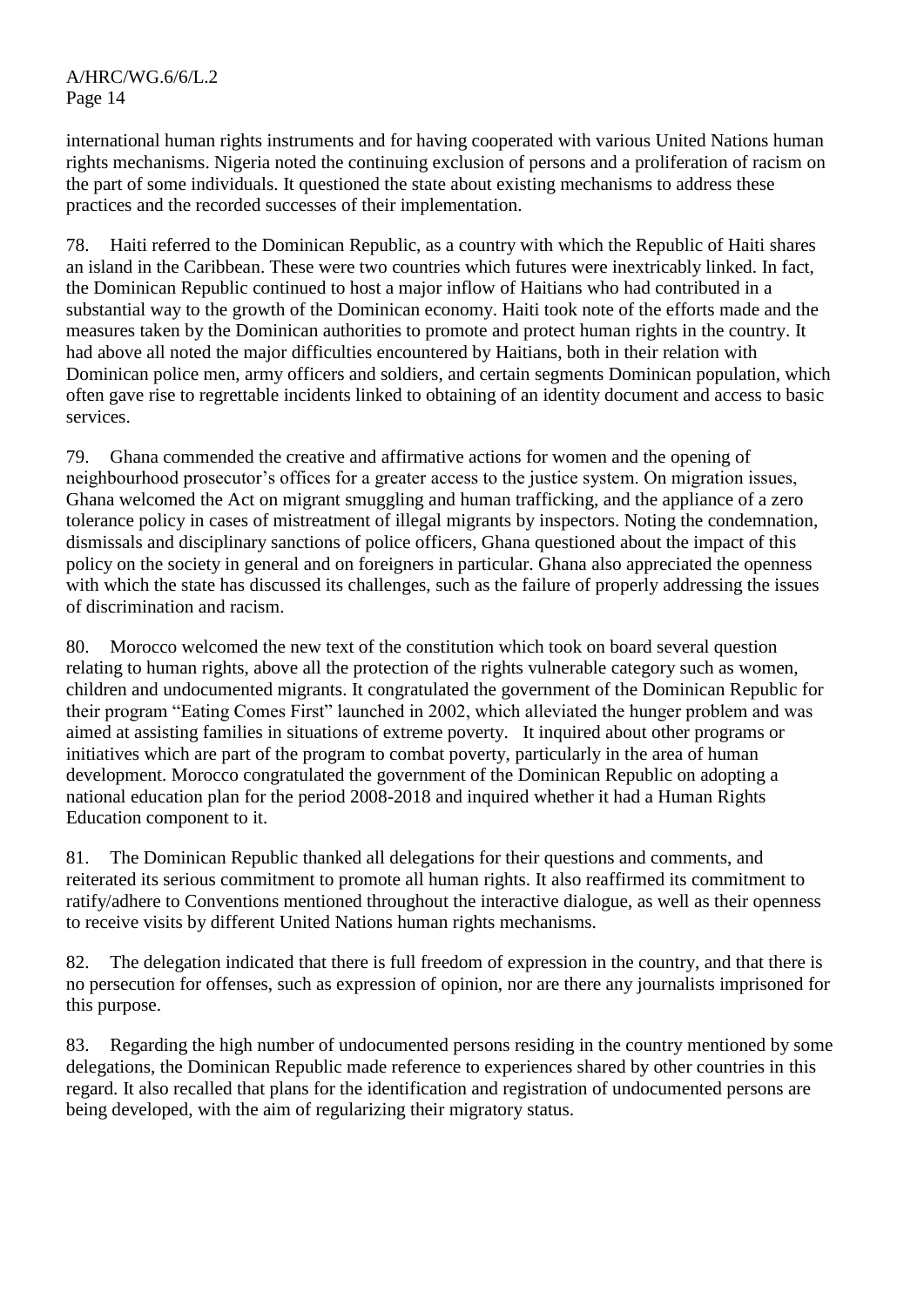84. Concerning the issue of nationality, the delegation noted that the law does not have retroactive effect, and therefore persons who have acquired Dominican Republic nationality cannot loose it. It further noted that there is no discrimination in the application of the law, even if there might be some isolated instances in this regard.

85. The Dominican Republic further reiterated its commitment to address specific issues in which they have recognized difficulties, such as in the area of violence against women, the situation of children and child labour, the same goes there. The delegation also noted that it is their goal to address the issue of executions as well.

86. The delegation thanked Haiti for their statement and indicated that both countries are working together. The Dominican Republic made an appeal for the wish of both countries to move forward in the community of nations to be supported by all other countries of the world.

## **II. CONCLUSIONS AND/OR RECOMMENDATIONS**

87. The recommendations formulated during the interactive dialogue have been examined by the Dominican Republic. The recommendations listed below enjoy the support of the Dominican Republic:

- 1. Improve further the situation of children, boys and girls alike, through the necessary review of laws and regulations (Holy See);
- 2. Promptly designate the person who will occupy the position of Defensor del Pueblo (Peru);
- 3. Review its domestic policies and practices to ensure full compliance with the Convention on the Rights of Persons with Disabilities (Canada);
- 4. Strengthen efforts to fill the existing gaps and accept the recommendations to draw up and implement a national human rights strategy with the aim of improving the overall human rights situation in the country (Bosnia and Herzegovina);
- 5. Strengthen the human rights protection of all inhabitants of the Dominican Republic, including migrants (Chile);
- 6. Continue successfully implementing affirmative measures in order to guarantee gender equality and all its ensuing consequences (Cuba);
- 7. Set up a database related to the socio-economic situation of the population, disaggregating the data in terms of racial and ethnic identity, persons with disabilities, national origin and gender, with a view to analysing the social situation of different groups of the population and thus make progress in strengthening or establishing public policies to prevent and eliminate discrimination (Mexico);
- 8. In compliance with the provisions of the International Convention on the Elimination of All Forms of Racial Discrimination, establish actions aimed at promoting equality within the population so as to put an end to the existing discrimination and so that the national legislation is enforced (Algeria);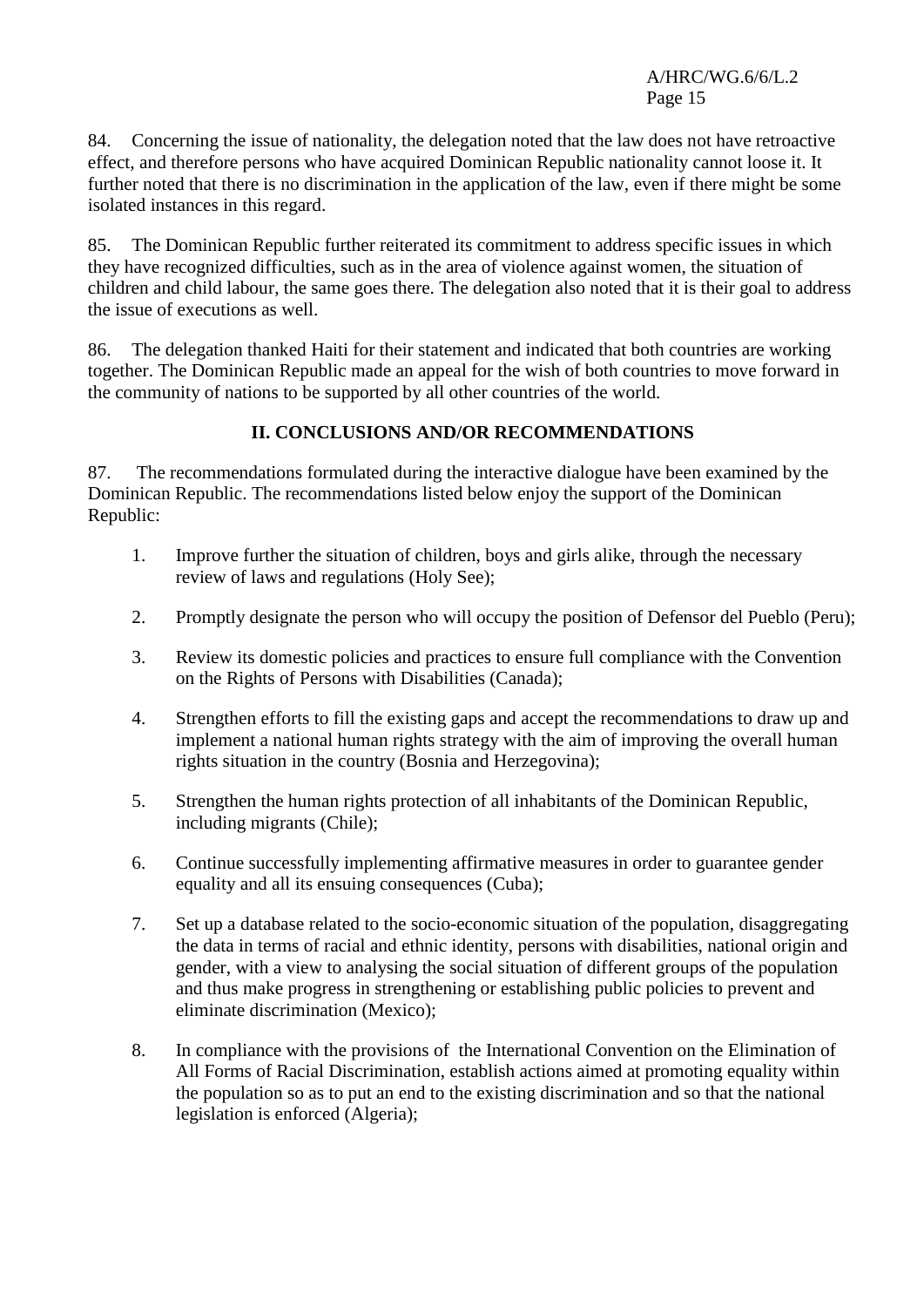- 9. Adopt comprehensive strategies to combat racism, including specific measures on the status and protection of persons of Haitian origin (Belgium);
- 10. Strengthen the legal and institutional framework to combat racism and racial discrimination, ensuring that all legal provisions are applied and that active monitoring of patterns of racism and racial discrimination is carried out (United Kingdom);
- 11. Consider taking appropriate measures to eliminate racial discrimination and recognize Africans and people of African descent as part of the Dominican society (Nigeria);
- 12. Strengthen efforts to eliminate discrimination and racism, in line with paragraph 35 of the national report (Ghana);
- 13. Adopt specific criminal legislation for the protection of women's rights (Brazil);
- 14. Prohibit corporal punishment of children in all settings (Slovenia);
- 15. Strengthen efforts to effectively combat violence against women (Azerbaijan);
- 16. Continue to investigate the different forms of violence against women and to take adequate measures against it (Holy See);
- 17. Redouble efforts to prevent violence against women and take radical measures in the area of criminal legislation with a view to sanctioning very severely all violence against women (Switzerland);
- 18. Consider increasing, if possible, the funds devoted to ensuring the implementation of programmes for the protection of victims of violence against women and to ensuring that women have access to information and health-care services (Egypt);
- 19. Establish units for integrated assistance to victims of gender-based violence in all of the country's 32 provinces and at least one shelter in each of the country's nine regions (Netherlands); earmark human and financial resources for combating violence against women by creating shelters for and providing assistance to victims (Chile);
- 20. Implement compulsory training programmes for all relevant officials on how to identify, deal with and protect the victims of gender-based violence (Netherlands);
- 21. Ensure satisfactory prosecution of cases of gender-based violence, in particular by increasing the number of competent personnel working in the judiciary system and the Public Prosecutor's office to combat violence against women and girls and by implementing a national plan for the prevention of gender-based violence (Italy; Norway) and by ensuring that all relevant government departments collect and publish disaggregated data and statistics on violence against women and girls (Norway);
- 22. Ensure the establishment and implementation of proactive and effective approaches to combating and penalizing human trafficking in the country (Canada);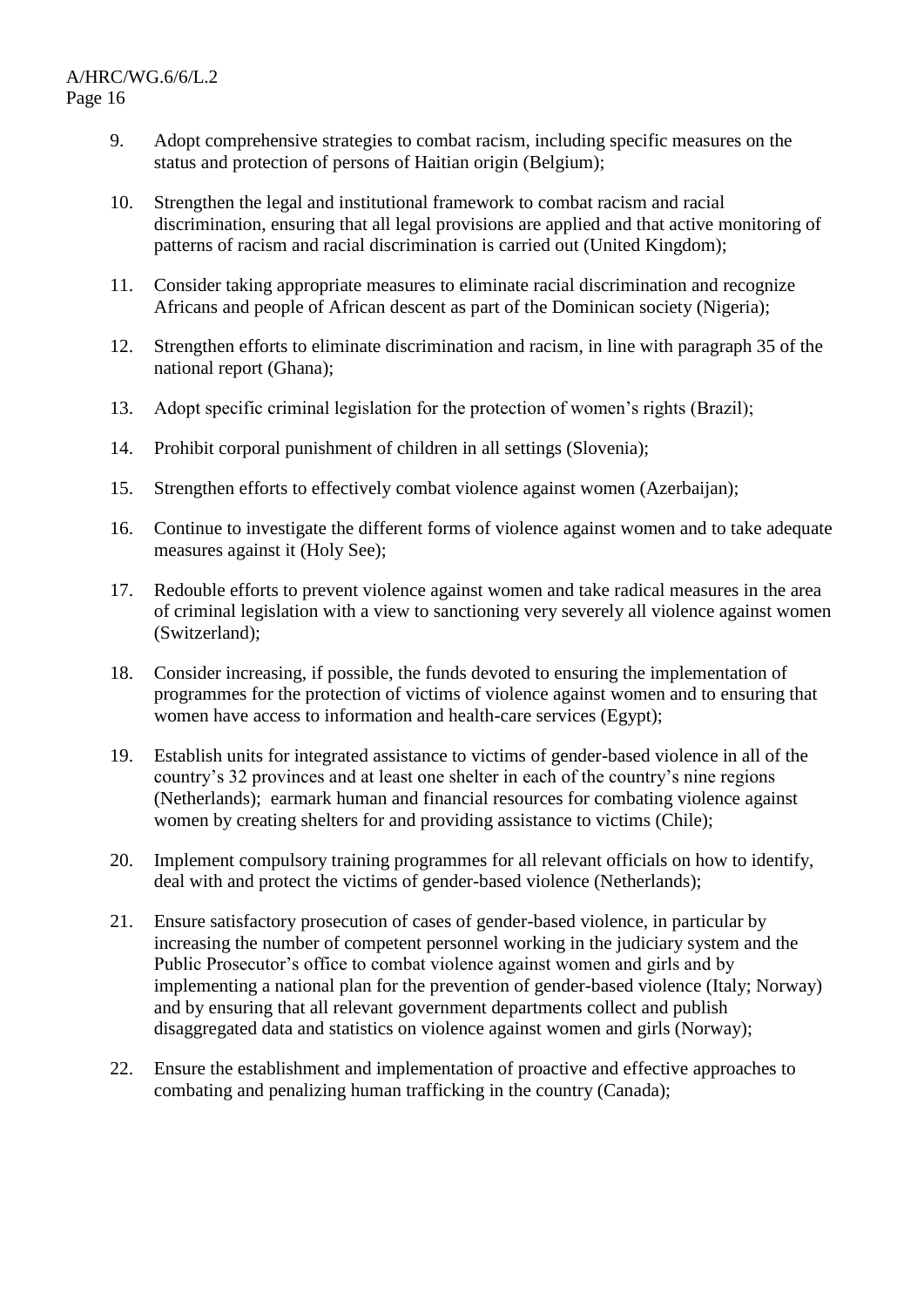- 23. Increase efforts to combat existing discrimination among children, as reported by the Committee on the Rights of the Child, by taking effective measures against any form of exploitation of children, especially girls, including for prostitution, pornography and domestic work (Italy);
- 24. Strengthen efforts to complete the process of implementing the new model in the whole national penitentiary system (Bosnia and Herzegovina);
- 25. Continue implementing programmes in the area of upgrading penitentiary centres, social reinsertion and prevention of recidivism (Colombia);
- 26. Continue its programme of prison modernization, ensuring thorough staff training and investigations of alleged staff misconduct (United Kingdom);
- 27. Invest in and upgrade human rights training of the police and the staff of penal institutions (Germany);
- 28. Guarantee for each and every person including journalists and defenders of human rights the exercise of freedom of expression, to this end, conduct serious and complete investigations into cases of intimidation and to bring offenders to justice (Switzerland);
- 29. Effectively investigate and prosecute crimes and violations against human rights defenders and journalists, and ensure that those responsible are punished; furthermore adopt appropriate measures to disseminate widely and ensure full observance of the Declaration on Human Rights Defenders (Norway);
- 30. Continue to implement policies for the eradication of poverty (Turkey);
- 31. Continue the national plans and strategies to reduce poverty and food insecurity in the country (Azerbaijan);
- 32. Continue ongoing efforts to guarantee universal access to healthcare to the population (Cuba);
- 33. Continue making progress in expanding the coverage for the Subsidized Family Health Insurance Scheme and the Contributory Family Health Insurance (Colombia);
- 34. Strengthen services aimed at protecting women and children, including through greater legal protection, and provide women and children with adequate information on how to gain access to support and medical care (United Kingdom);
- 35. Promote access to basic and secondary education and health care for all children and adolescents, without having these services depend on the possession of a valid birth certificate (Chile);
- 36. Include intercultural education in school curricula (Egypt);
- 37. Continue strengthening the good educational policy with a view to ensuring the full school enrolment of those who due to lack of resources are excluded from the education system,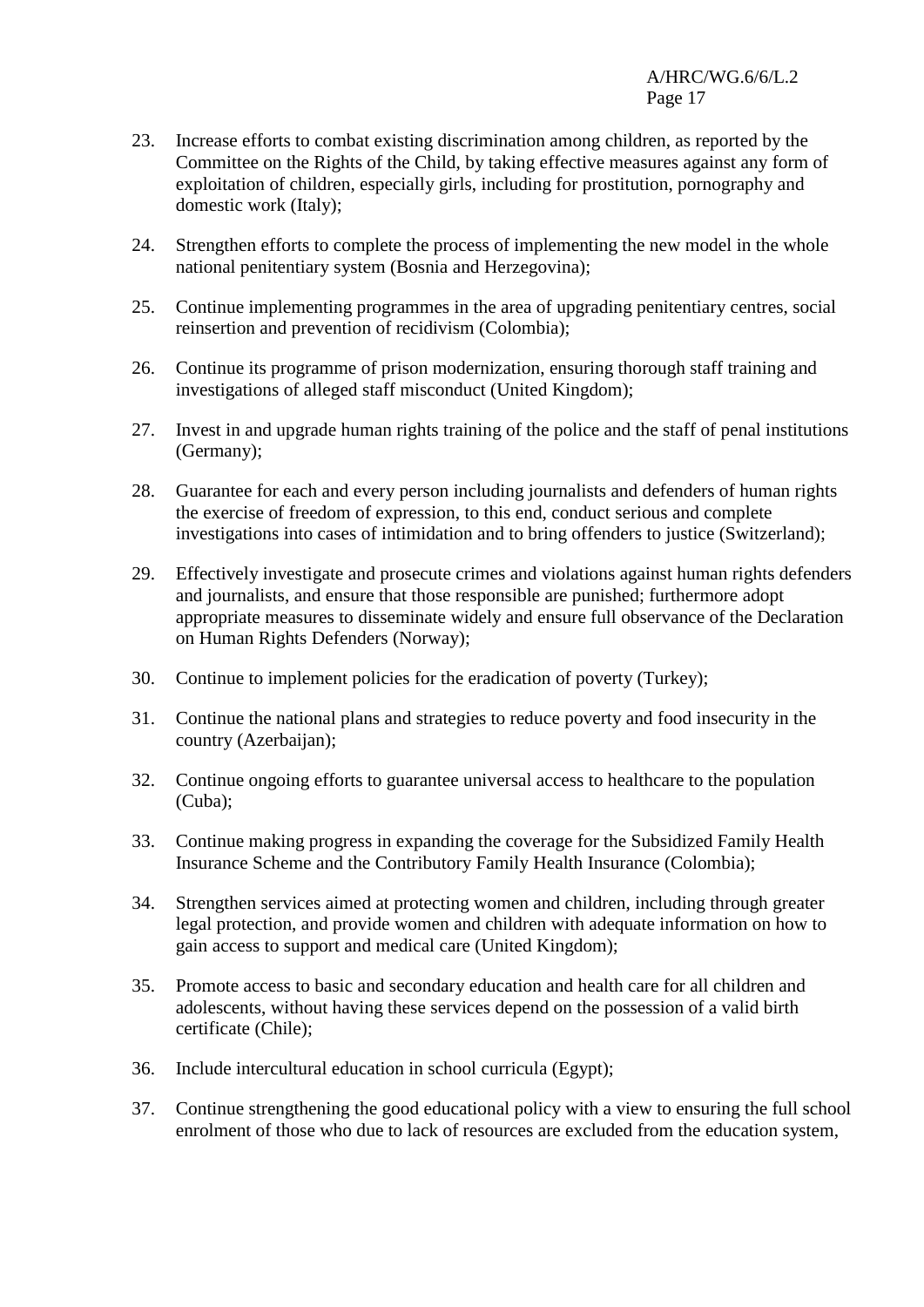as the only way of moving forward to its full development and achieving true social wellbeing (Venezuela);

- 38. Continue providing access to quality education without discrimination for the population of school age throughout the country (Bolivia);
- 39. Include all children in education regardless of their registration status, as recommended by the Committee on the Rights of the Child (Bosnia and Herzegovina);
- 40. Continue strengthening the migration policy in accordance with international standards for the promotion and protection of human rights taking into account that this phenomenon presents major challenges for the country (Nicaragua);
- 41. Take the necessary measures to get the activities of the Haitian-Dominican Joint Commission going again (Haiti);
- 42. Take further action to protect the rights of migrants in view of the persistent reports on violations of the rights of migrants (Ghana);
- 43. Work with the Government of Haiti to ensure Haitians living in the Dominican Republic have adequate access to civil and birth registration mechanisms in order to establish the Haitian citizenship (USA);

88. The following recommendations will be examined by the Dominican Republic, which will provide responses in due time. The response of the Dominican Republic to these recommendations will be included in the outcome report adopted by the Human Rights Council at its thirteenth session:

- 1. Sign (Chile; Spain) and/or ratify (Chile; Belgium; Brazil; Netherlands; Azerbaijan; Spain; Italy; Peru) and implement (Netherlands; Italy) the Convention against Torture and Other Cruel, Inhuman or Degrading Treatment of Punishment and its Optional Protocol (Chile; Belgium; Brazil; Netherlands; Azerbaijan; Spain; Netherlands; Italy; Peru);
- 2. Sign and ratify (Chile)/accede to (Italy) the Second Optional Protocol to the International Covenant on Civil and Political Right (Chile; Italy);
- 3. Sign (Chile) and ratify (Spain) the Optional Protocol to the Convention on the Rights of the Child on the involvement of children in armed conflict (Chile; Spain);
- 4. Accede to the Convention on the Prevention and Punishment of the Crime of Genocide (Brazil);
- 5. Sign and ratify the Optional Protocol to the International Covenant on Economic, Social and Cultural Rights (Spain);
- 6. Sign and ratify as quickly as possible the International Convention for the Protection of All Persons from Enforced Disappearance (France);
- 7. Ratify international human rights instruments that the Dominican Republic is not yet a party to (Peru);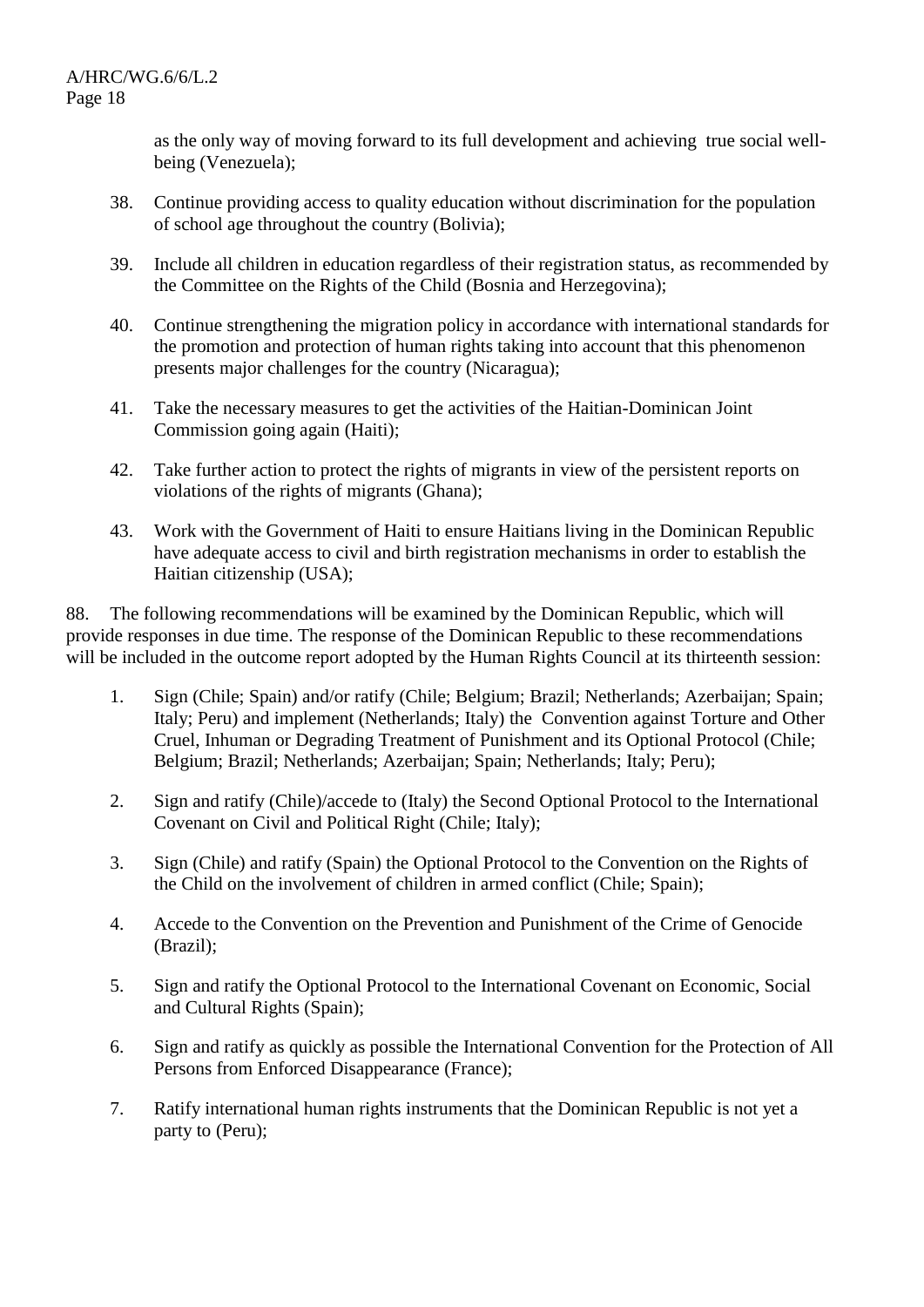- 8. Consider favourably the ratification of (Mexico; Nigeria)/ratify (Peru) promptly (Bolivia) the International Convention on the Protection of the Rights of All Migrant Workers and Members of their Families (ICRMW) (Mexico; Nigeria; Peru; Bolivia);
- 9. Consider the signing and ratification of ICRMW, as well as the consequent and gradual adaptation of national legislation in accordance with the standards contained in that Convention (Uruguay);
- 10. Continue making progress by ratifying ICRMW (Colombia);
- 11. Ratify the Convention on the Reduction of Statelessness and sign and ratify the Convention relating to the Status of Stateless Persons (Canada);
- 12. Accede to instruments which are conducive to making an effective contribution to combating corruption, to support the Strategic Plan for Transparency, Ethics and the Prevention of Corruption 2009 -2012; in particular consider the possibility of taking inspiration from existing models of institutions in certain countries to establish a body to combat corruption and to accede to the United Nations Convention against Corruption (Algeria);
- 13. Improve cooperation with the United Nations treaty bodies by agreeing on timelines for submitting overdue reports (Norway);
- 14. Extend an open and permanent invitation to all United Nations special procedures (Brazil; Chile; Latvia), in addition to the existing cooperation (Brazil);
- 15. Consider favourably the request for a visit by the Special Rapporteur on extrajudicial, summary or arbitrary executions (Norway; Netherlands);
- 16. Consider establishing (Egypt)/create (France)/adopt measures which are conducive to the creation of (Mexico)/expedite the creation of (Peru) an independent national human rights institution in conformity with the Paris Principles (Egypt; France; Mexico; Norway; Peru), as recommended by the Committee on the Elimination of Racial Discrimination (Norway);
- 17. Establish an independent body to deal with complaints and investigations concerning impunity of the forces of law and order when they carry out heinous actions, and train the police to use force in accordance with international human rights standards (Belgium);
- 18. Establish an independent oversight body to investigate complaints of police abuse and human rights violations (Netherlands);
- 19. Include in the school system at all levels, appropriate measures in the field of human rights education, in accordance with the Plan of Action of the World Programme for Human Rights Education, including appropriate training of law enforcement officials (Italy);
- 20. Intensify programmes of human rights education with a view to fight racist prejudices and to start such programs already at school level (Germany);
- 21. Step up its efforts in the area of education and human rights training (Morocco);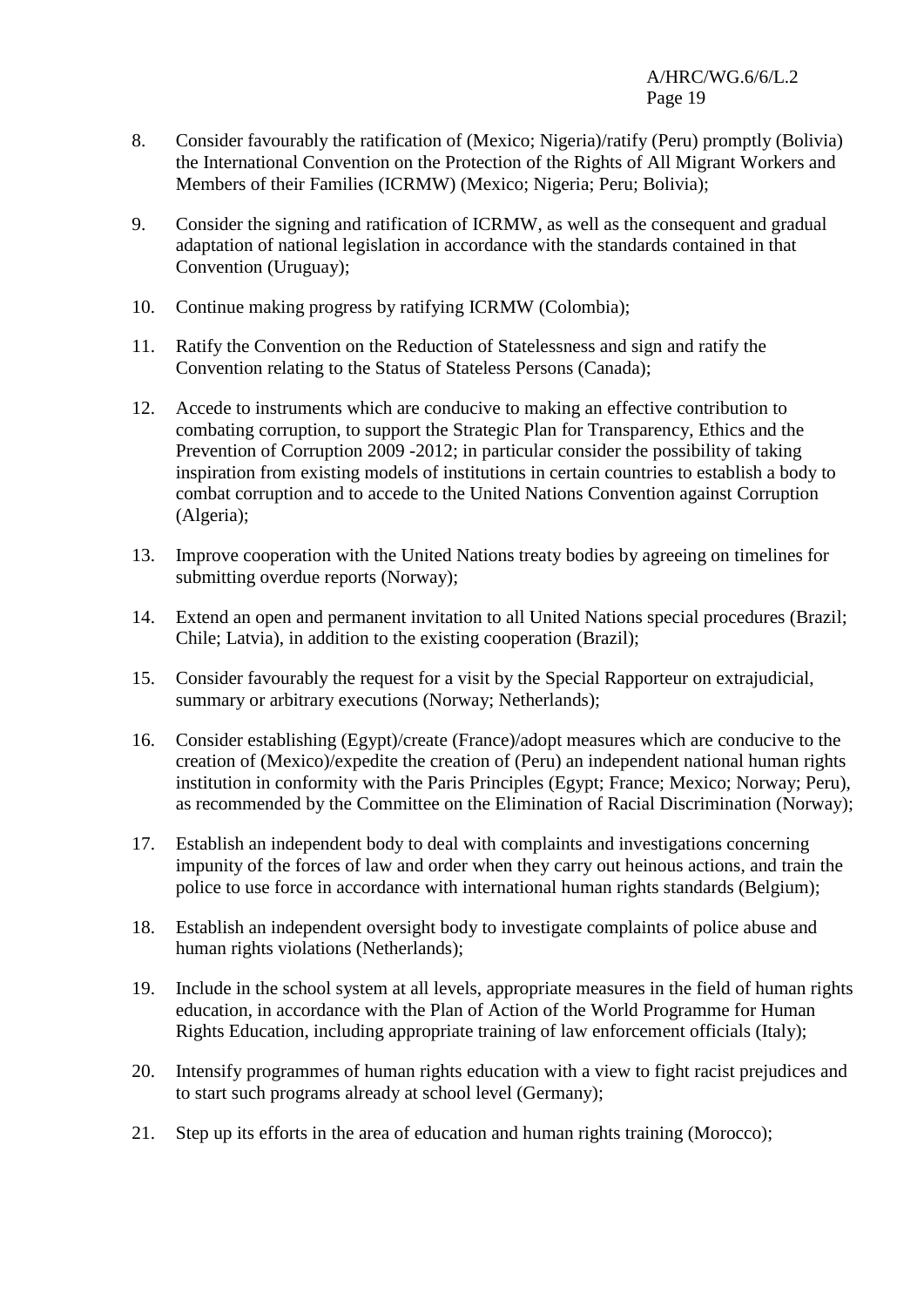- 22. Speed up the implementation of the Convention on the Protection of the Rights of All Migrant Workers and Members of Their Families [that Dominican Republic has committed to accede] (Morocco); and strengthen its approach in the area of migration by acceding to the ICMW and ask for the assistance of competent international institutions (Algeria);
- 23. Ensure that all reports of human rights violations are investigated and that those suspected of violations are suspended from active duty and brought to justice (Netherlands);
- 24. Strengthen the coordination between the National Police and the Public Prosecutor's office (Netherlands);
- 25. Take all necessary measures to put an end to discrimination against gays, lesbians and transsexuals (France);
- 26. Taking into account the determination of the Government to protect the right to life and the danger of the practice of illegal abortions, provide guarantees in legislation for the mental and physical integrity of women, especially children who have undesired pregnancies (Spain);
- 27. Seek technical assistance in the field of violence against children (Slovenia);
- 28. Increase the number of competent personnel in the Public Prosecutor's office working to combat violence against women (Netherlands);
- 29. Make more efforts to guarantee the right of all children to be registered immediately after birth through a simplified and inclusive procedure, thus allowing them access to basic social services such as education and health (Uruguay);
- 30. Encourage full implementation of the 2004 Children's Code, in the area of education, prevention and reinsertion (Spain);
- 31. Establish mechanisms for dialog and raising awareness amongst the Dominican people, in the area of migration such as public campaigns and social fora of dialog in the areas of discrimination and racism, labour conditions, access to education and health care (Brazil);

89. The recommendations below did not enjoy the support of the Dominican Republic, and the Dominican Republic offers the following comments:

- 1. Ensure that appropriate legal frameworks are in place in line with the international conventions governing the issue of nationality (Canada); The Dominican Republic does not accept this recommendation, since nationality is already established in the Constitution and is not open to interpretation.
- 2. Cancel all retroactive measures taken to replace the principle of jus soli with the principle of jus sanguinis for the acquisition of nationality (Spain); The Dominican Republic agrees that the law is not retroactive, but cannot accept the allegation that the Constitution is applied in a retroactive manner.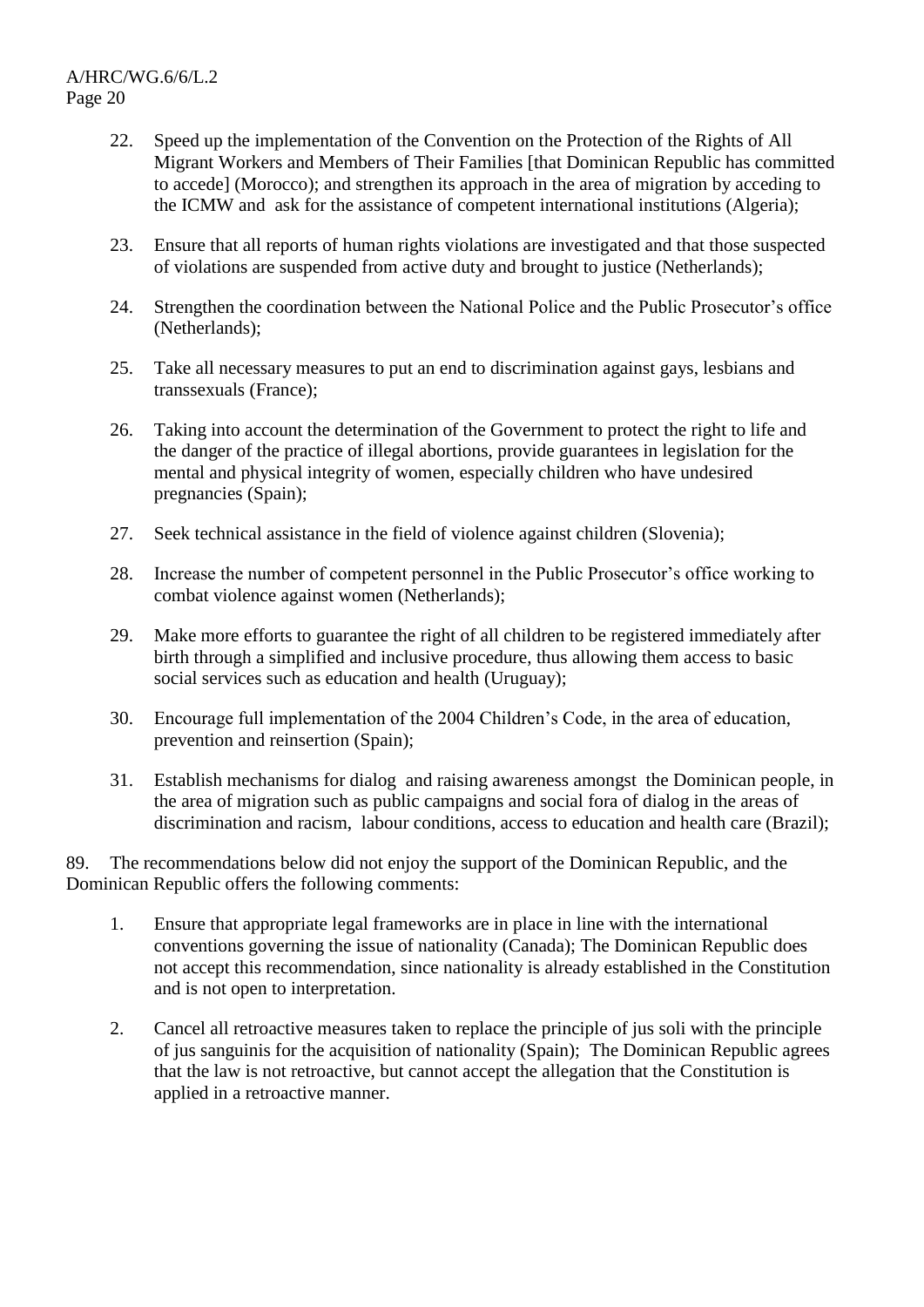- 3. Take further steps to tackle impunity, including independent investigations of killings by security forces (United Kingdom); The judiciary in the Dominican Republic is constitutionally independent and its investigations and decisions are impartial and objective.
- 4. Adopt measures to ensure that Dominican of Haitian descent are not denied citizenship or access to civil and birth registration procedures and are not arbitrarily subject to retroactive cancellation of birth and identity documents (USA); This is not acceptable because, as noted earlier, application of the law is not retroactive in the Dominican Republic. In addition the Constitution of the Dominican Republic is not subject to interpretation as to who is or is not a Dominican.
- 5. Apply consistent and non-discriminatory citizenship policies and practices (Canada);

90. All conclusions and/or recommendations contained in the present report reflect the position of the submitting State(s) and /or the State under review thereon. They should not be construed as endorsed by the Working Group as a whole.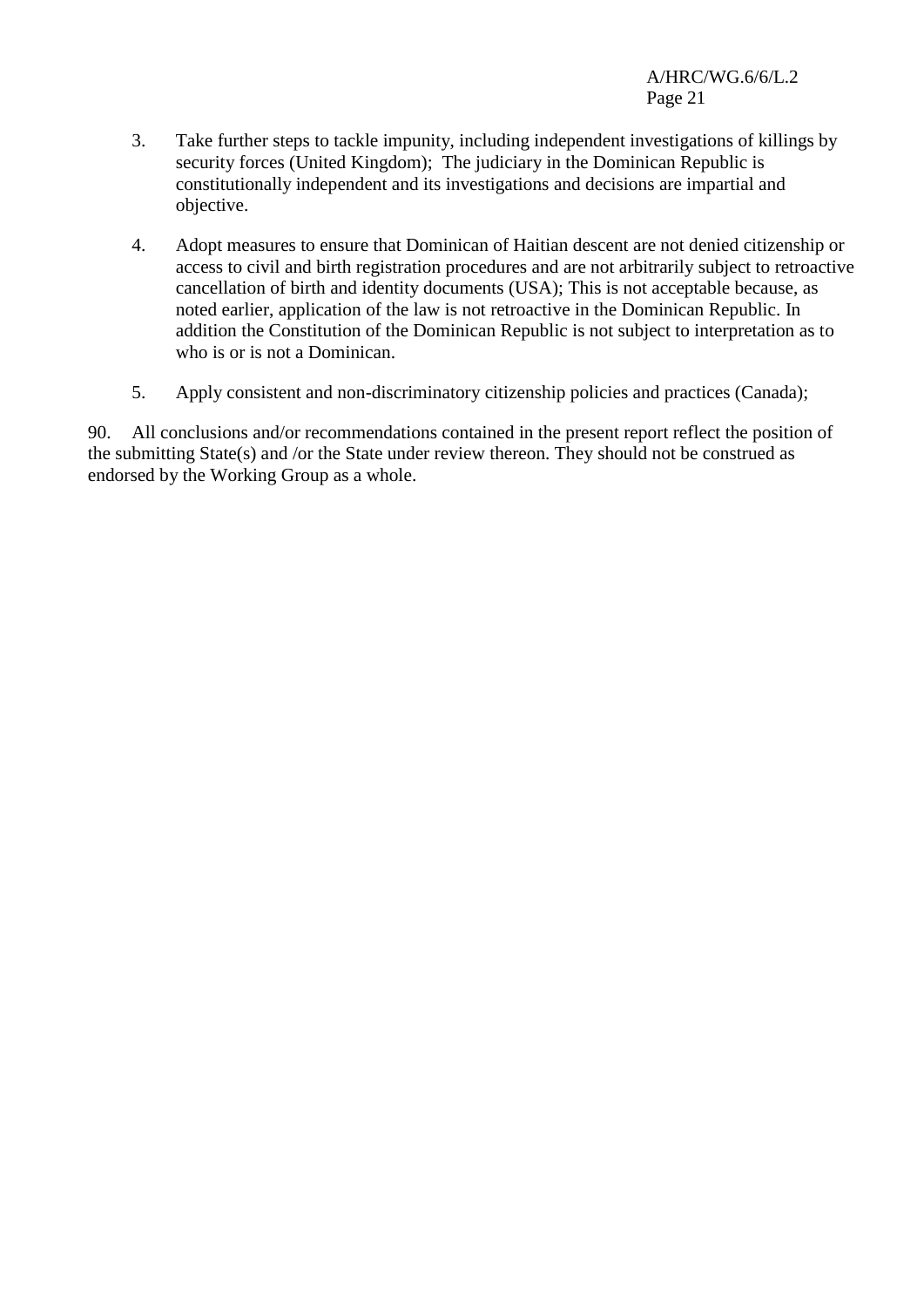#### **Annex**

#### **COMPOSITION OF THE DELEGATION \***

The delegation of Dominican Republic was headed by Dr. Max Puig, Secretary of State of Labour and composed of 20 members:

Dr. Max Puig, Secretario de Estado de Trabajo, Presidente de la Delegación;

Sr. Homero Luis Hernández Sánchez, Embajador, Representante Permanente ante las Naciones Unidas;

Dra. Leyda Margarita Piña Medrano, Magistrado de la Junta Central Electoral;

Dr. John NGuiliani Valenzuela, Magistrado de la Junta Central Electoral;

Dr. Jose Aquino, Magistrado de la Junta Central Electoral;

Dra. Rhadys Abreu de Polanco, Embajadora Encargada de la Sección de Derechos Humanos para el Sistema de las Naciones Unidas;

Sr. Juan Manuel Mercedes Graciano, Ministro Consejero, Misión Permanente ante las Naciones Unidas;

Sr. Vernon Cabrera, Subsecretario de Estado de Educación;

Dr. Santo Miguel Román, Subdirector General de Migración;

Sr. Fernando Ferrán, Embajador Adscrito a la Secretaría de Estado de Relaciones Exteriores;

Lic. Faustino Jiménez, Director Ejecutivo del Instituto Azucarero Dominicano;

Sr. Carlos Guerrero, Consultor Jurídico de la Dirección General de Prisiones;

Sr. Pelegrin Castillo, Diputado, Representante de la Cámara de Diputados;

Sr. Julio B. Garcia, Encargado del Departamento Penitenciario Consular de la Dirección General de Prisiones;

Dr. Angel Luis Alvarez, Encargado de Planes y Proyectos del Consejo Nacional para la Niñez y la Adolescencia (CONANI);

Coronel Abogado Dr. Esteban Castillo Vásquez, E.N. Asesor Legal de la Escuela de Graduados de Derechos Humanos de las Fuerzas Armadas;

Dra. Josefina Alt. Ivelisse Corneille, Asesora y Coordinadora General de la Escuela de Graduados de Derechos Humanos de las Fuerzas Armadas;

Coronel Abogado Dr. Victor Bienvenido Cruz Fabian, Subdirector del Instituto de Dignidad Humana de la Policía Nacional;